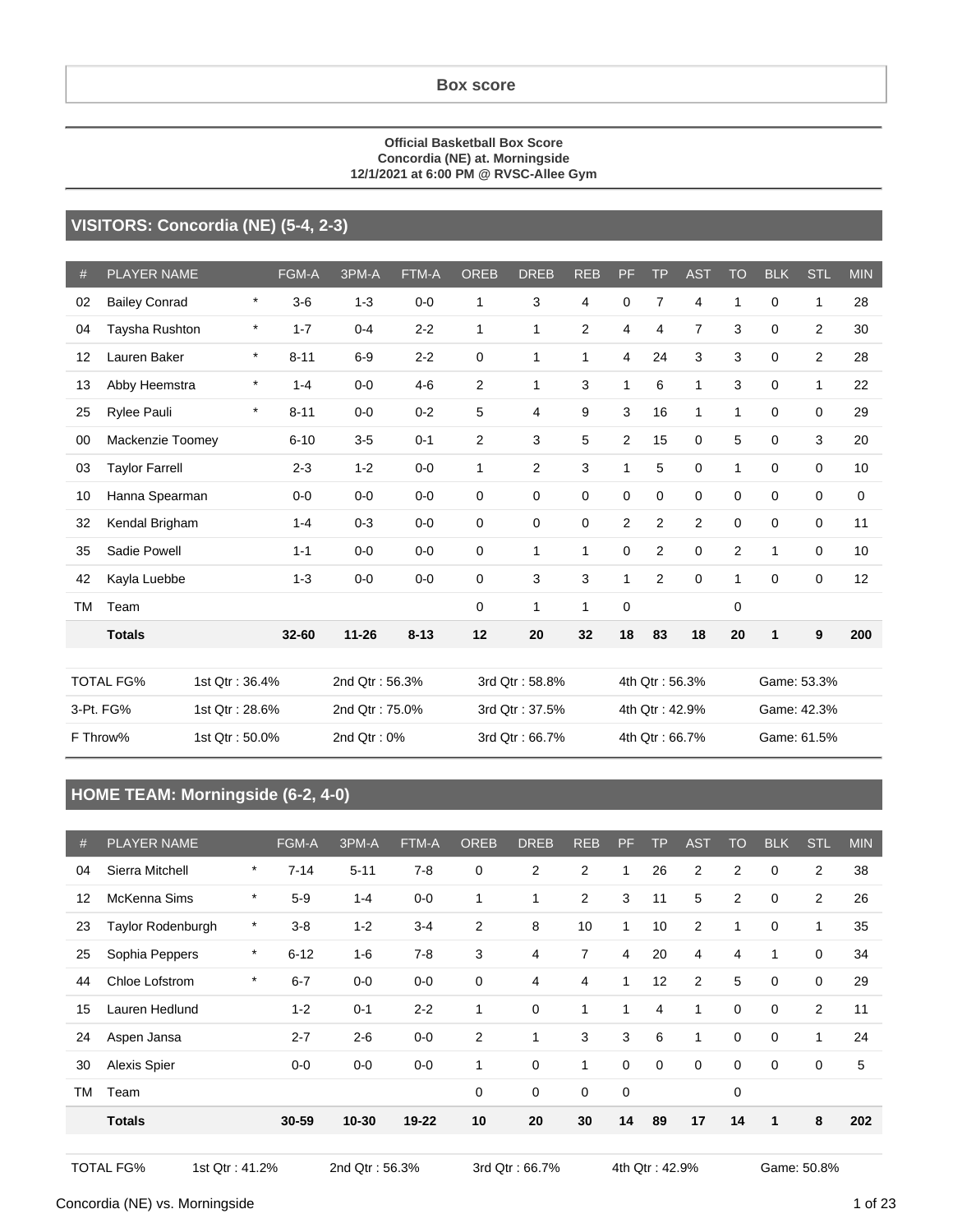| 3-Pt. FG% | 1st Qtr: 22.2%  | 2nd Otr: 33.3%  | 3rd Qtr: 42.9% | 4th Otr : 37.5%  | Game: 33.3% |
|-----------|-----------------|-----------------|----------------|------------------|-------------|
| F Throw%  | 1st Qtr : 50.0% | 2nd Qtr : 50.0% | 3rd Qtr: 83.3% | 4th Qtr : 100.0% | Game: 86.4% |

| <b>SCORE BY PERIODS</b> |  | $2 \quad 3$   | Z., |        | <b>TOTAL</b> |
|-------------------------|--|---------------|-----|--------|--------------|
| Concordia (NE)          |  | 12 21 25 25 - |     |        | 83           |
| Morningside             |  | 21 24 27      |     | $\sim$ | 89           |

**Officials:** Tory Test,Marlin Schooven,

**Attendance:** 0

**Technical fouls: CNC-None. MORW-None.**

**Points in the paint:** CNC-40, MORW-36. **Points off turnovers:** CNC-19, MORW-23. **2nd chance points:** CNC-14, MORW-14. **Fast break points:** CNC-6, MORW-0. **Bench Points:** CNC-26, MORW-10.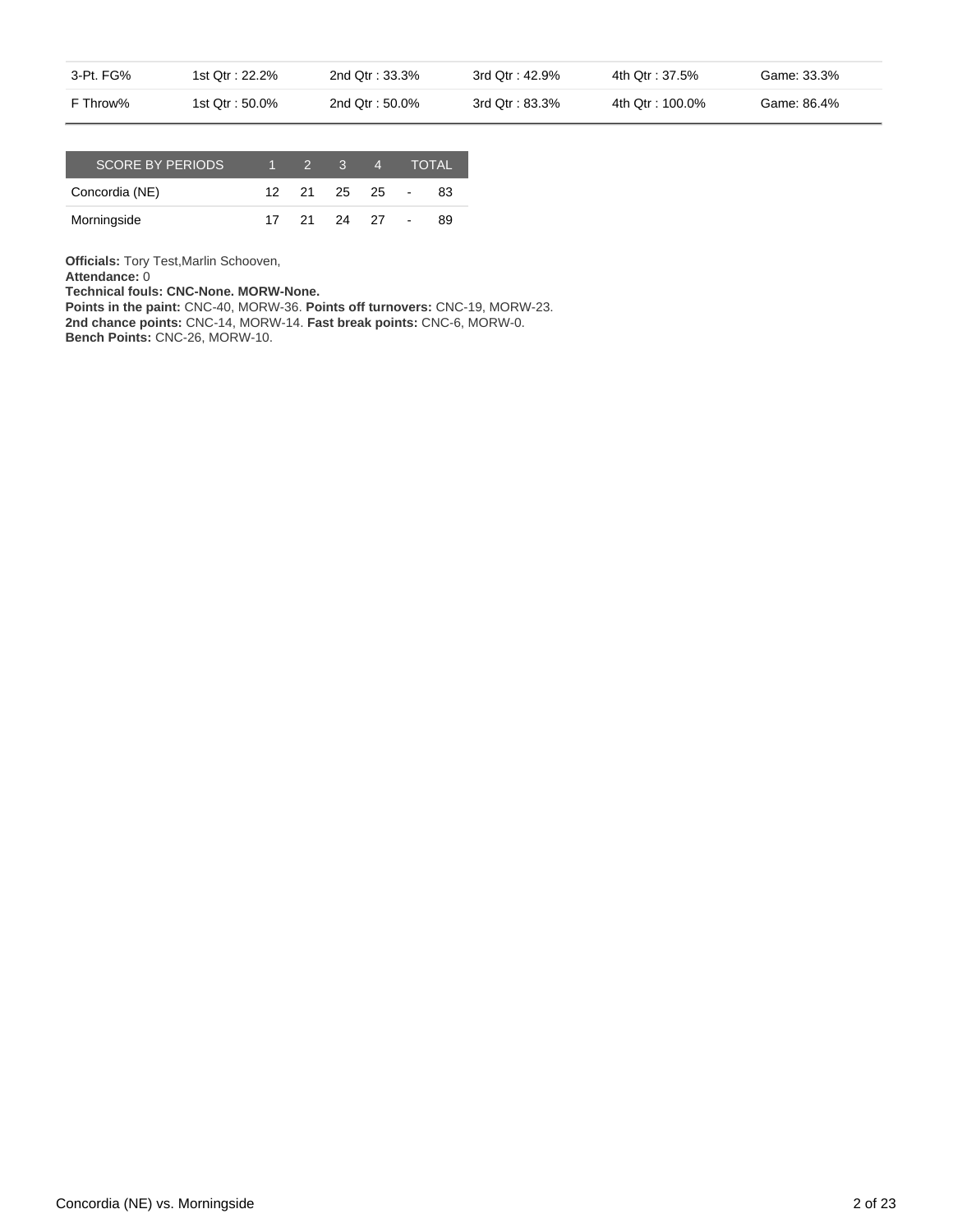#### **Play by Play**

| 09:58 |                                        |         | Turnover by PEPPERS, SOPHIA            |
|-------|----------------------------------------|---------|----------------------------------------|
| 09:57 | Steal by BAKER, LAUREN                 |         |                                        |
| 09:45 | Turnover by HEEMSTRA, ABBY             |         |                                        |
| 09:18 |                                        |         | SIMS, MCKENNA missed jump shot         |
| 09:18 | BAKER, LAUREN defensive rebound        |         |                                        |
| 09:16 | PAULI, RYLEE missed layup              |         |                                        |
| 09:16 |                                        |         | RODENBURGH, TAYLOR defensive rebound   |
| 09:06 |                                        | $0 - 2$ | SIMS, MCKENNA made layup               |
| 08:49 | RUSHTON, TAYSHA missed 3-pt. jump shot | $0 - 2$ |                                        |
| 08:49 | HEEMSTRA, ABBY offensive rebound       | $0 - 2$ |                                        |
| 08:26 | BAKER, LAUREN missed 3-pt. jump shot   | $0 - 2$ |                                        |
| 08:26 |                                        | $0 - 2$ | RODENBURGH, TAYLOR defensive rebound   |
| 08:17 |                                        | $0 - 2$ | PEPPERS, SOPHIA missed 3-pt. jump shot |
| 08:17 | HEEMSTRA, ABBY defensive rebound       | $0 - 2$ |                                        |
| 08:06 | BAKER, LAUREN made jump shot           | $2 - 2$ |                                        |
| 08:06 | Assist by RUSHTON, TAYSHA              | $2 - 2$ |                                        |
| 07:43 | Foul by HEEMSTRA, ABBY                 | $2 - 2$ |                                        |
| 07:41 |                                        | $2 - 2$ | RODENBURGH, TAYLOR missed free throw   |
| 07:41 |                                        | $2 - 2$ | <b>TEAM</b> deadball rebound           |
| 07:41 |                                        | $2 - 3$ | RODENBURGH, TAYLOR made free throw     |
| 07:15 | CONRAD, BAILEY missed 3-pt. jump shot  | $2 - 3$ |                                        |
| 07:15 |                                        | $2 - 3$ | MITCHELL, SIERRA defensive rebound     |
| 07:00 |                                        | $2 - 3$ | RODENBURGH, TAYLOR missed jump shot    |
| 07:00 |                                        | $2 - 3$ | SIMS, MCKENNA offensive rebound        |
| 06:47 |                                        | $2 - 5$ | LOFSTROM, CHLOE made layup             |
| 06:47 |                                        | $2 - 5$ | Assist by RODENBURGH, TAYLOR           |
| 06:34 | RUSHTON, TAYSHA missed 3-pt. jump shot | $2 - 5$ |                                        |
| 06:34 |                                        | $2 - 5$ | RODENBURGH, TAYLOR defensive rebound   |
| 06:23 |                                        | $2 - 7$ | LOFSTROM, CHLOE made layup             |
| 06:23 |                                        | $2 - 7$ | Assist by SIMS, MCKENNA                |
| 06:07 | Turnover by BAKER, LAUREN              | $2 - 7$ |                                        |
| 06:07 |                                        | $2 - 9$ | PEPPERS, SOPHIA made jump shot         |
| 06:07 | POWELL, SADIE enters the game          | $2 - 9$ |                                        |
| 06:07 | LUEBBE, KAYLA enters the game          | $2 - 9$ |                                        |
|       |                                        |         |                                        |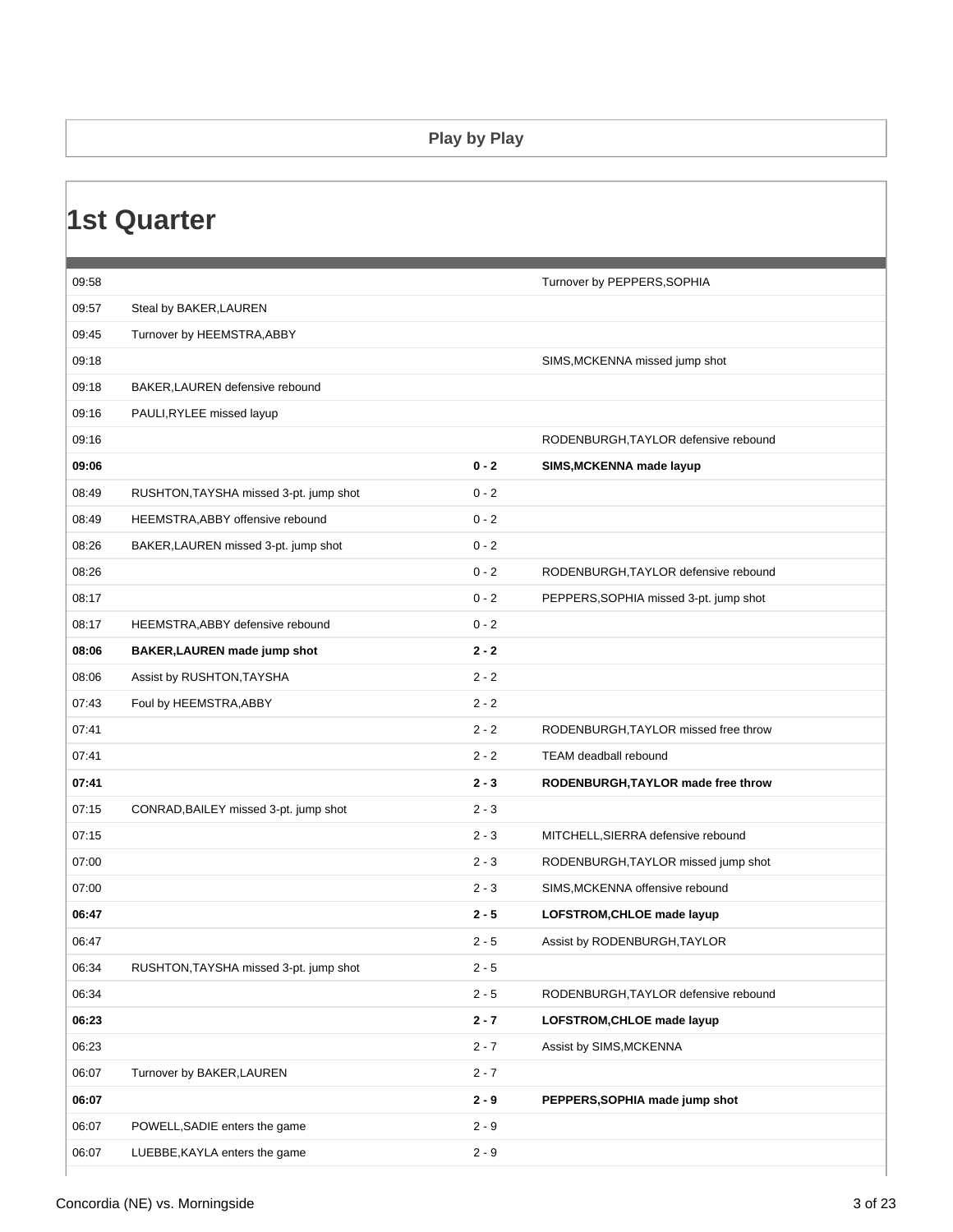| 06:07 | BRIGHAM, KENDAL enters the game        | $2 - 9$  |                                         |
|-------|----------------------------------------|----------|-----------------------------------------|
| 06:07 | FARRELL, TAYLOR enters the game        | $2 - 9$  |                                         |
| 06:07 | TOOMEY, MACKENZIE enters the game      | $2 - 9$  |                                         |
| 06:07 | PAULI, RYLEE goes to the bench         | $2 - 9$  |                                         |
| 06:07 | HEEMSTRA, ABBY goes to the bench       | $2 - 9$  |                                         |
| 06:07 | BAKER, LAUREN goes to the bench        | $2 - 9$  |                                         |
| 06:07 | RUSHTON, TAYSHA goes to the bench      | $2 - 9$  |                                         |
| 06:07 | CONRAD, BAILEY goes to the bench       | $2 - 9$  |                                         |
| 06:07 |                                        | $2 - 9$  | HEDLUND, LAUREN enters the game         |
| 06:07 |                                        | $2 - 9$  | JANSA, ASPEN enters the game            |
| 06:07 |                                        | $2 - 9$  | PEPPERS, SOPHIA goes to the bench       |
| 06:07 |                                        | $2 - 9$  | SIMS, MCKENNA goes to the bench         |
| 06:00 |                                        | $2 - 9$  | Foul by MITCHELL, SIERRA                |
| 06:00 |                                        | $2 - 9$  | PEPPERS, SOPHIA enters the game         |
| 06:00 |                                        | $2 - 9$  | LOFSTROM, CHLOE goes to the bench       |
| 05:41 | Turnover by POWELL, SADIE              | $2 - 9$  |                                         |
| 05:41 |                                        | $2 - 9$  | Steal by HEDLUND, LAUREN                |
| 05:15 |                                        | $2 - 9$  | JANSA, ASPEN missed 3-pt. jump shot     |
| 05:15 | TOOMEY, MACKENZIE defensive rebound    | $2 - 9$  |                                         |
| 05:06 | Turnover by TOOMEY, MACKENZIE          | $2 - 9$  |                                         |
| 05:05 |                                        | $2 - 9$  | Steal by HEDLUND, LAUREN                |
| 05:01 |                                        | $2 - 9$  | MITCHELL, SIERRA missed 3-pt. jump shot |
|       |                                        |          |                                         |
| 05:01 | Block by POWELL, SADIE                 | $2 - 9$  |                                         |
| 05:01 | POWELL, SADIE defensive rebound        | $2 - 9$  |                                         |
| 04:56 | Assist by BRIGHAM, KENDAL              | $2 - 9$  |                                         |
| 04:56 | BRIGHAM, KENDAL made layup             | $4 - 9$  |                                         |
| 04:35 |                                        | $4 - 9$  | Turnover by PEPPERS, SOPHIA             |
| 04:34 | Steal by TOOMEY, MACKENZIE             | $4 - 9$  |                                         |
| 04:29 | FARRELL, TAYLOR made 3-pt. jump shot   | $7 - 9$  |                                         |
| 04:29 | Assist by BRIGHAM, KENDAL              | $7 - 9$  |                                         |
| 04:17 |                                        | $7 - 12$ | JANSA, ASPEN made 3-pt. jump shot       |
| 04:17 |                                        | $7 - 12$ | Assist by PEPPERS, SOPHIA               |
| 03:50 | BRIGHAM, KENDAL missed 3-pt. jump shot | $7 - 12$ |                                         |
| 03:50 |                                        | $7 - 12$ | PEPPERS, SOPHIA defensive rebound       |
| 03:30 |                                        | $7 - 12$ | JANSA, ASPEN missed 3-pt. jump shot     |
| 03:30 | FARRELL, TAYLOR defensive rebound      | $7 - 12$ |                                         |
| 03:14 | Turnover by LUEBBE, KAYLA              | $7 - 12$ |                                         |
| 03:13 |                                        | $7 - 12$ | Steal by RODENBURGH, TAYLOR             |
| 03:10 |                                        | $7 - 15$ | MITCHELL, SIERRA made 3-pt. jump shot   |
| 03:10 |                                        | $7 - 15$ | Assist by RODENBURGH, TAYLOR            |
| 02:58 | 30SEC TIMEOUT by Concordia (NE)        | $7 - 15$ |                                         |
| 02:58 | PAULI, RYLEE enters the game           | $7 - 15$ |                                         |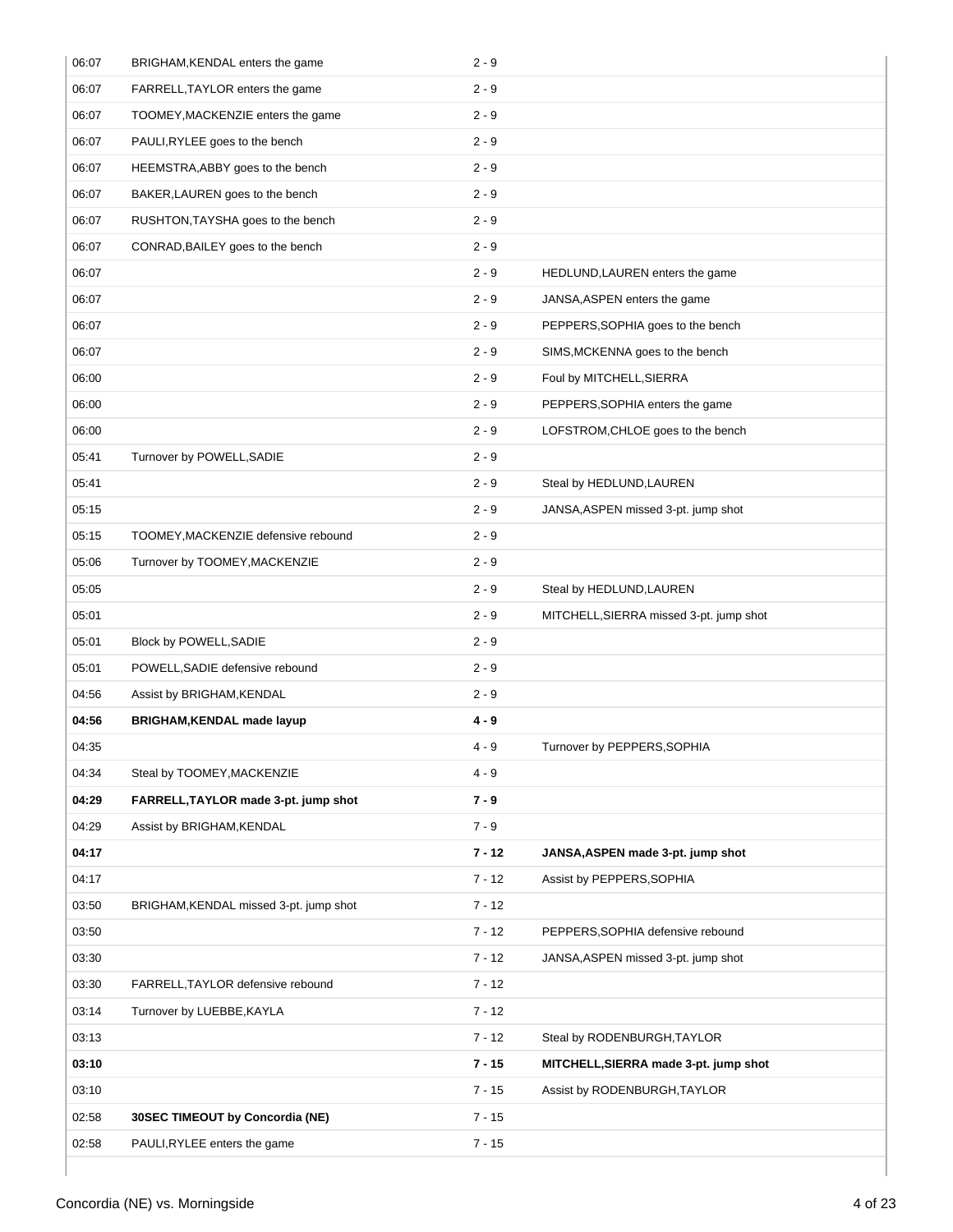| 02:58 | HEEMSTRA, ABBY enters the game        | $7 - 15$  |                                      |
|-------|---------------------------------------|-----------|--------------------------------------|
| 02:58 | RUSHTON, TAYSHA enters the game       | $7 - 15$  |                                      |
| 02:58 | CONRAD, BAILEY enters the game        | $7 - 15$  |                                      |
| 02:58 | BAKER, LAUREN enters the game         | $7 - 15$  |                                      |
| 02:58 | LUEBBE, KAYLA goes to the bench       | $7 - 15$  |                                      |
| 02:58 | POWELL, SADIE goes to the bench       | $7 - 15$  |                                      |
| 02:58 | BRIGHAM, KENDAL goes to the bench     | $7 - 15$  |                                      |
| 02:58 | FARRELL, TAYLOR goes to the bench     | $7 - 15$  |                                      |
| 02:58 | TOOMEY, MACKENZIE goes to the bench   | $7 - 15$  |                                      |
| 02:58 |                                       | $7 - 15$  | LOFSTROM, CHLOE enters the game      |
| 02:58 |                                       | $7 - 15$  | PEPPERS, SOPHIA goes to the bench    |
| 02:41 |                                       | $7 - 15$  | Foul by RODENBURGH, TAYLOR           |
| 02:41 | HEEMSTRA, ABBY missed free throw      | $7 - 15$  |                                      |
| 02:41 | TEAM deadball rebound                 | $7 - 15$  |                                      |
| 02:41 | <b>HEEMSTRA, ABBY made free throw</b> | $8 - 15$  |                                      |
| 02:41 |                                       | $8 - 15$  | SIMS, MCKENNA enters the game        |
| 02:41 |                                       | $8 - 15$  | MITCHELL, SIERRA goes to the bench   |
| 02:27 |                                       | $8 - 15$  | Turnover by LOFSTROM, CHLOE          |
| 02:26 | Steal by RUSHTON, TAYSHA              | $8 - 15$  |                                      |
| 02:23 |                                       | $8 - 15$  | Foul by JANSA, ASPEN                 |
| 02:22 | HEEMSTRA, ABBY missed jump shot       | $8 - 15$  |                                      |
| 02:22 |                                       | $8 - 15$  | RODENBURGH, TAYLOR defensive rebound |
| 02:03 |                                       | $8 - 15$  | Turnover by LOFSTROM, CHLOE          |
| 01:54 |                                       | $8 - 15$  | Foul by HEDLUND, LAUREN              |
| 01:54 | <b>HEEMSTRA, ABBY made free throw</b> | $9 - 15$  |                                      |
| 01:54 | HEEMSTRA, ABBY missed free throw      | $9 - 15$  |                                      |
| 01:54 | RUSHTON, TAYSHA offensive rebound     | $9 - 15$  |                                      |
| 01:54 | Turnover by HEEMSTRA, ABBY            | $9 - 15$  |                                      |
| 01:54 |                                       | $9 - 15$  | Steal by JANSA, ASPEN                |
| 01:54 |                                       | $9 - 15$  | SIMS, MCKENNA missed 3-pt. jump shot |
| 01:54 |                                       | $9 - 15$  | JANSA, ASPEN offensive rebound       |
| 01:54 |                                       | $9 - 15$  | JANSA, ASPEN missed layup            |
| 01:54 | PAULI, RYLEE defensive rebound        | $9 - 15$  |                                      |
| 01:54 |                                       | $9 - 15$  | SPIER, ALEXIS enters the game        |
| 01:54 |                                       | $9 - 15$  | PEPPERS, SOPHIA enters the game      |
| 01:54 |                                       | $9 - 15$  | RODENBURGH, TAYLOR goes to the bench |
| 01:54 |                                       | $9 - 15$  | HEDLUND, LAUREN goes to the bench    |
| 01:33 | Turnover by HEEMSTRA, ABBY            | $9 - 15$  |                                      |
| 01:17 | Foul by RUSHTON, TAYSHA               | $9 - 15$  |                                      |
| 01:04 |                                       | $9 - 17$  | LOFSTROM, CHLOE made layup           |
| 01:04 |                                       | $9 - 17$  | Assist by PEPPERS, SOPHIA            |
| 00:45 | BAKER, LAUREN made 3-pt. jump shot    | $12 - 17$ |                                      |
|       |                                       |           |                                      |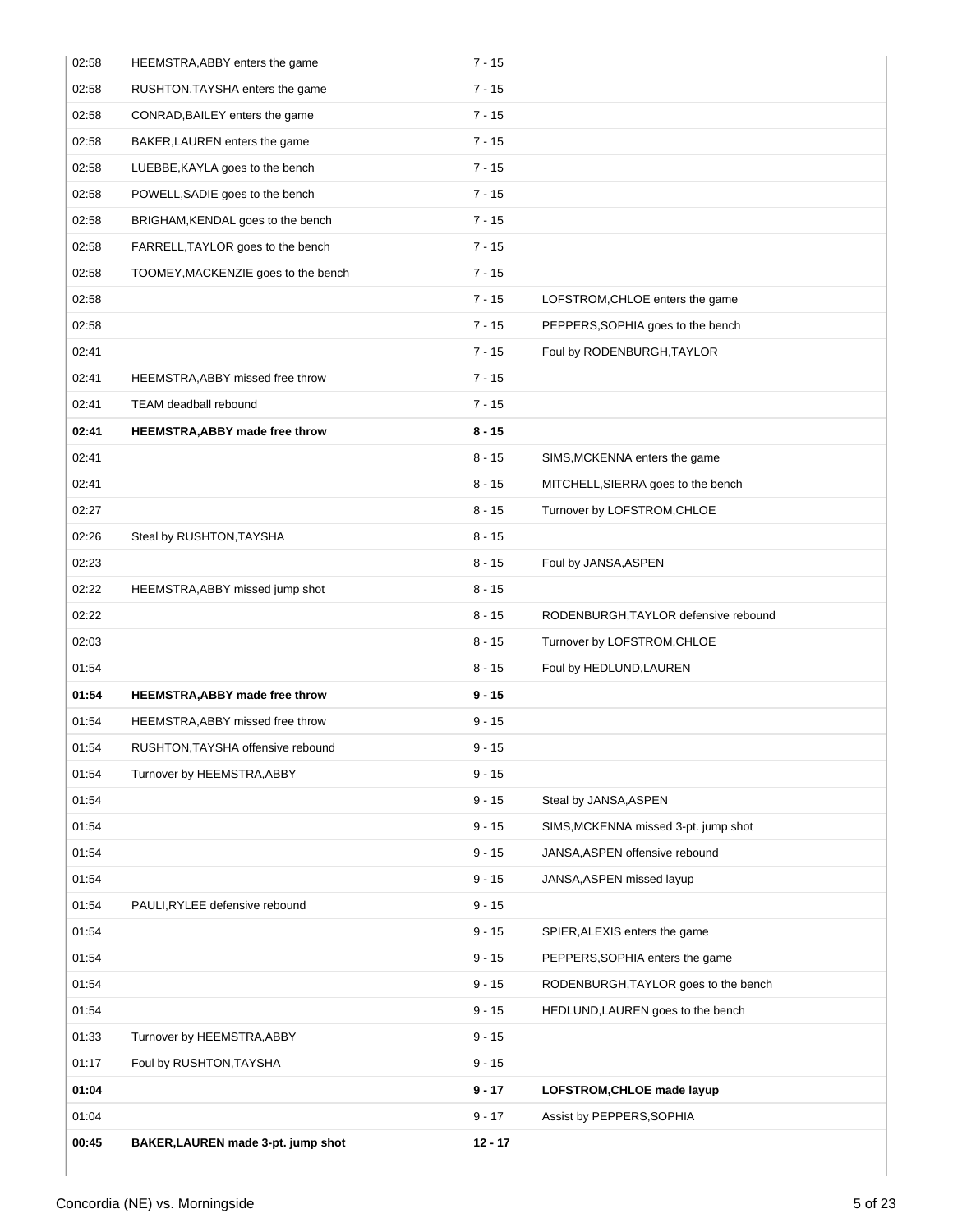| 00:45 | Assist by RUSHTON, TAYSHA         | $12 - 17$ |                                         |
|-------|-----------------------------------|-----------|-----------------------------------------|
| 00:32 |                                   | $12 - 17$ | PEPPERS, SOPHIA missed 3-pt. jump shot  |
| 00:32 | CONRAD, BAILEY defensive rebound  | $12 - 17$ |                                         |
| 00:23 | Turnover by PAULI, RYLEE          | $12 - 17$ |                                         |
| 00:23 |                                   | $12 - 17$ | MITCHELL, SIERRA enters the game        |
| 00:23 |                                   | $12 - 17$ | JANSA, ASPEN goes to the bench          |
| 00:08 | Foul by BAKER, LAUREN             | $12 - 17$ |                                         |
| 00:08 | BRIGHAM, KENDAL enters the game   | $12 - 17$ |                                         |
| 00:08 | BAKER, LAUREN goes to the bench   | $12 - 17$ |                                         |
| 00:06 | Foul by BRIGHAM, KENDAL           | $12 - 17$ |                                         |
| 00:06 | BAKER, LAUREN enters the game     | $12 - 17$ |                                         |
| 00:06 | BRIGHAM, KENDAL goes to the bench | $12 - 17$ |                                         |
| 00:01 |                                   | $12 - 17$ | MITCHELL, SIERRA missed 3-pt. jump shot |
| 00:01 | PAULI, RYLEE defensive rebound    | $12 - 17$ |                                         |

### **2nd Quarter**

| 10:00 | LUEBBE, KAYLA enters the game      | $12 - 17$ |                                       |
|-------|------------------------------------|-----------|---------------------------------------|
| 10:00 | HEEMSTRA, ABBY goes to the bench   | $12 - 17$ |                                       |
| 10:00 |                                    | $12 - 17$ | SPIER, ALEXIS enters the game         |
| 10:00 |                                    | $12 - 17$ | RODENBURGH, TAYLOR goes to the bench  |
| 09:44 |                                    | $12 - 19$ | PEPPERS, SOPHIA made layup            |
| 09:33 | Turnover by BAKER, LAUREN          | $12 - 19$ |                                       |
| 09:33 |                                    | $12 - 19$ | Steal by SIMS, MCKENNA                |
| 09:30 |                                    | $12 - 19$ | Turnover by SIMS, MCKENNA             |
| 09:25 | BAKER, LAUREN made 3-pt. jump shot | $15 - 19$ |                                       |
| 09:25 | Assist by CONRAD, BAILEY           | $15 - 19$ |                                       |
| 09:06 |                                    | $15 - 21$ | LOFSTROM, CHLOE made jump shot        |
| 08:53 | LUEBBE, KAYLA missed jump shot     | $15 - 21$ |                                       |
| 08:53 | PAULI, RYLEE offensive rebound     | $15 - 21$ |                                       |
| 08:49 | LUEBBE, KAYLA made layup           | $17 - 21$ |                                       |
| 08:49 | Assist by CONRAD, BAILEY           | $17 - 21$ |                                       |
| 08:37 |                                    | $17 - 24$ | MITCHELL, SIERRA made 3-pt. jump shot |
| 08:37 |                                    | $17 - 24$ | Assist by PEPPERS, SOPHIA             |
| 08:16 | Turnover by RUSHTON, TAYSHA        | $17 - 24$ |                                       |
| 08:16 | POWELL, SADIE enters the game      | $17 - 24$ |                                       |
| 08:16 | FARRELL, TAYLOR enters the game    | $17 - 24$ |                                       |
| 08:16 | TOOMEY, MACKENZIE enters the game  | $17 - 24$ |                                       |
| 08:16 | PAULI, RYLEE goes to the bench     | $17 - 24$ |                                       |
| 08:16 | BAKER, LAUREN goes to the bench    | $17 - 24$ |                                       |
| 08:16 | CONRAD, BAILEY goes to the bench   | $17 - 24$ |                                       |
| 07:58 |                                    | $17 - 26$ | LOFSTROM, CHLOE made layup            |
|       |                                    |           |                                       |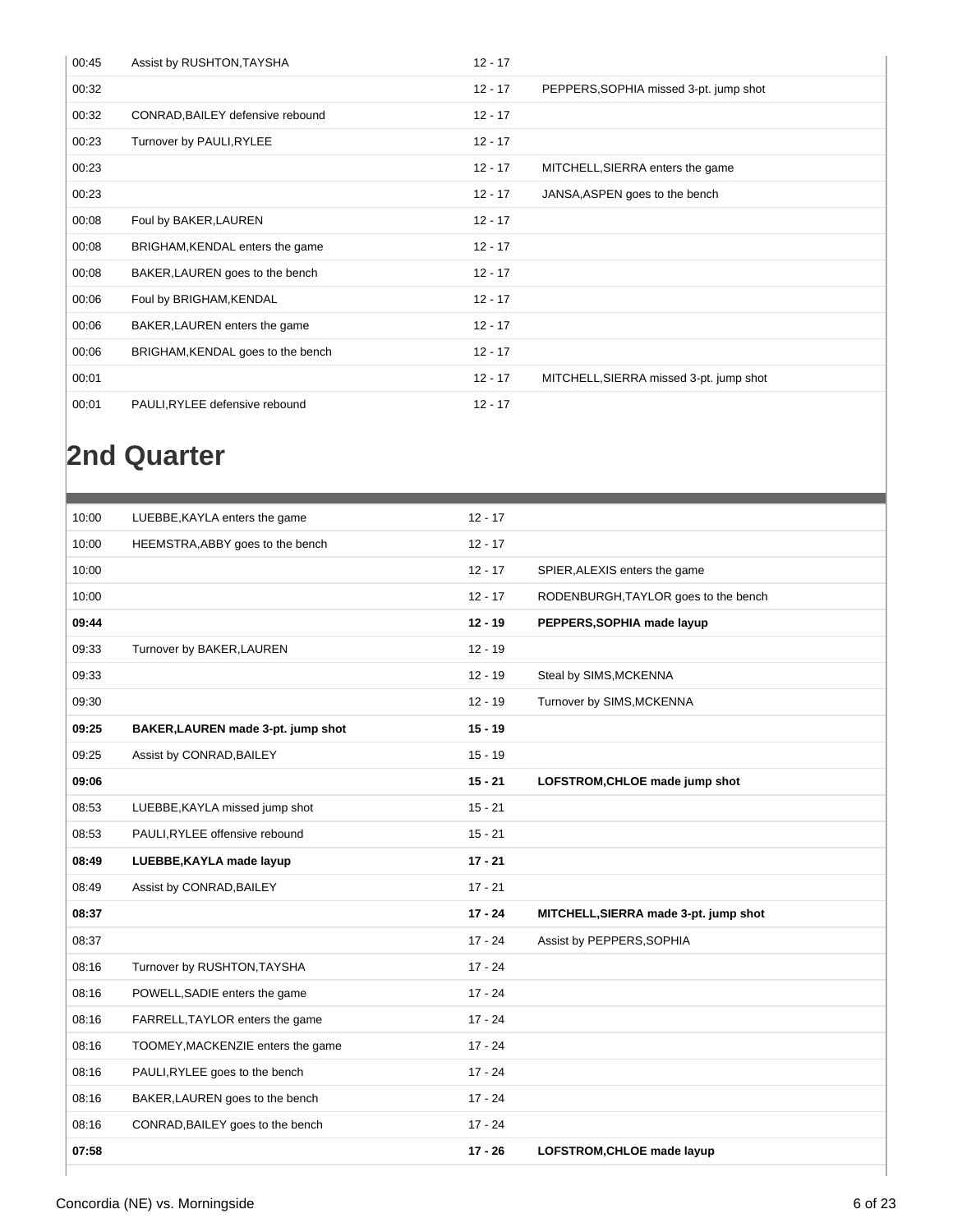| 07:58 |                                     | $17 - 26$ | Assist by SIMS, MCKENNA                 |
|-------|-------------------------------------|-----------|-----------------------------------------|
| 07:32 | Turnover by TOOMEY, MACKENZIE       | $17 - 26$ |                                         |
| 07:15 |                                     | $17 - 26$ | LOFSTROM, CHLOE missed jump shot        |
| 07:15 |                                     | $17 - 26$ | SPIER, ALEXIS offensive rebound         |
| 07:08 |                                     | $17 - 26$ | MITCHELL, SIERRA missed layup           |
| 07:08 | TOOMEY, MACKENZIE defensive rebound | $17 - 26$ |                                         |
| 07:06 |                                     | $17 - 26$ | Foul by SIMS, MCKENNA                   |
| 07:06 |                                     | $17 - 26$ | RODENBURGH, TAYLOR enters the game      |
| 07:06 |                                     | $17 - 26$ | SPIER, ALEXIS goes to the bench         |
| 06:52 | LUEBBE, KAYLA missed jump shot      | $17 - 26$ |                                         |
| 06:52 |                                     | $17 - 26$ | PEPPERS, SOPHIA defensive rebound       |
| 06:46 |                                     | $17 - 26$ | SIMS, MCKENNA missed 3-pt. jump shot    |
| 06:46 | LUEBBE, KAYLA defensive rebound     | $17 - 26$ |                                         |
| 06:39 | Turnover by FARRELL, TAYLOR         | $17 - 26$ |                                         |
| 06:37 |                                     | $17 - 26$ | Steal by SIMS, MCKENNA                  |
| 06:25 |                                     | $17 - 26$ | Turnover by SIMS, MCKENNA               |
| 06:24 | Steal by RUSHTON, TAYSHA            | $17 - 26$ |                                         |
| 06:20 | RUSHTON, TAYSHA missed layup        | $17 - 26$ |                                         |
| 06:20 | FARRELL, TAYLOR offensive rebound   | $17 - 26$ |                                         |
| 06:16 | FARRELL, TAYLOR made layup          | $19 - 26$ |                                         |
| 06:00 |                                     | $19 - 26$ | MITCHELL, SIERRA missed 3-pt. jump shot |
| 06:00 | LUEBBE, KAYLA defensive rebound     | $19 - 26$ |                                         |
| 05:54 | Turnover by POWELL, SADIE           | $19 - 26$ |                                         |
| 05:53 |                                     | $19 - 26$ | Steal by MITCHELL, SIERRA               |
| 05:44 |                                     | $19 - 29$ | PEPPERS, SOPHIA made 3-pt. jump shot    |
| 05:44 |                                     | $19 - 29$ | Assist by SIMS, MCKENNA                 |
| 05:21 | Turnover by TOOMEY, MACKENZIE       | $19 - 29$ |                                         |
| 05:21 | BRIGHAM, KENDAL enters the game     | 19 - 29   |                                         |
| 05:21 | BAKER, LAUREN enters the game       | 19 - 29   |                                         |
| 05:21 | CONRAD, BAILEY enters the game      | $19 - 29$ |                                         |
| 05:21 | HEEMSTRA, ABBY enters the game      | $19 - 29$ |                                         |
| 05:21 | PAULI, RYLEE enters the game        | 19 - 29   |                                         |
| 05:21 | LUEBBE, KAYLA goes to the bench     | 19 - 29   |                                         |
| 05:21 | POWELL, SADIE goes to the bench     | $19 - 29$ |                                         |
| 05:21 | RUSHTON, TAYSHA goes to the bench   | $19 - 29$ |                                         |
| 05:21 | FARRELL, TAYLOR goes to the bench   | 19 - 29   |                                         |
| 05:21 | TOOMEY, MACKENZIE goes to the bench | $19 - 29$ |                                         |
| 05:21 |                                     | $19 - 29$ | JANSA, ASPEN enters the game            |
| 05:21 |                                     | 19 - 29   | SIMS, MCKENNA goes to the bench         |
| 05:01 |                                     | 19 - 29   | Turnover by LOFSTROM, CHLOE             |
| 04:48 | PAULI, RYLEE missed layup           | 19 - 29   |                                         |
| 04:48 |                                     | $19 - 29$ | LOFSTROM, CHLOE defensive rebound       |
|       |                                     | $19 - 31$ | MITCHELL, SIERRA made layup             |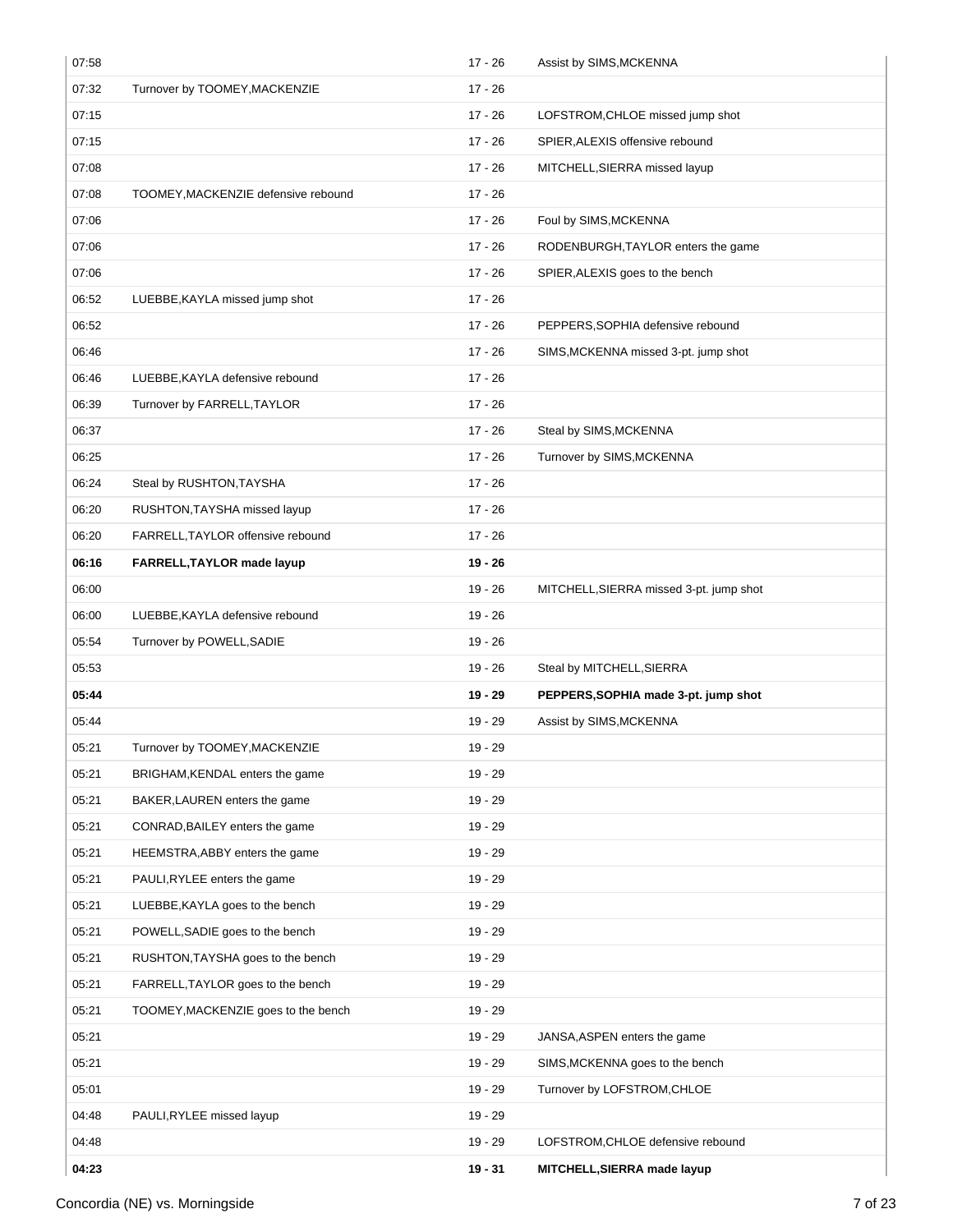| $21 - 31$<br>04:08<br>PAULI, RYLEE made layup<br>04:08<br>$21 - 31$<br>Assist by BAKER, LAUREN<br>03:37<br>$21 - 31$<br>Turnover by MITCHELL, SIERRA<br>03:37<br>$21 - 31$<br>Steal by HEEMSTRA, ABBY<br>03:31<br>$23 - 31$<br>PAULI, RYLEE made layup<br>$23 - 31$<br>03:31<br>Assist by BAKER, LAUREN<br>03:18<br>$23 - 31$<br>Foul by PAULI, RYLEE<br>03:18<br>$23 - 31$<br>RUSHTON, TAYSHA enters the game<br>$23 - 31$<br>03:18<br>BRIGHAM, KENDAL goes to the bench<br>03:08<br>$23 - 31$<br>PEPPERS, SOPHIA missed layup<br>03:08<br>$23 - 31$<br>RODENBURGH, TAYLOR offensive rebound<br>03:01<br>$23 - 33$<br>RODENBURGH, TAYLOR made layup<br>$23 - 33$<br>02:51<br>BAKER, LAUREN missed 3-pt. jump shot<br>02:51<br>$23 - 33$<br>CONRAD, BAILEY offensive rebound<br>02:42<br>$23 - 33$<br>PAULI, RYLEE missed layup<br>$23 - 33$<br>02:42<br>RODENBURGH, TAYLOR defensive rebound<br>02:19<br>$23 - 33$<br>JANSA, ASPEN missed 3-pt. jump shot<br>02:19<br>CONRAD, BAILEY defensive rebound<br>$23 - 33$<br>02:08<br>$26 - 33$<br>BAKER, LAUREN made 3-pt. jump shot<br>02:08<br>$26 - 33$<br>Assist by RUSHTON, TAYSHA<br>01:56<br>$26 - 33$<br>PEPPERS, SOPHIA missed 3-pt. jump shot<br>01:56<br>$26 - 33$<br>PEPPERS, SOPHIA offensive rebound<br>01:49<br>$26 - 35$<br>PEPPERS, SOPHIA made layup<br>01:49<br>$26 - 35$<br>Assist by LOFSTROM, CHLOE<br>01:36<br>$29 - 35$<br>CONRAD, BAILEY made 3-pt. jump shot<br>01:36<br>Assist by RUSHTON, TAYSHA<br>$29 - 35$<br>01:16<br>$29 - 35$<br>Foul by RUSHTON, TAYSHA<br>01:16<br>$29 - 35$<br>MITCHELL, SIERRA missed free throw<br>01:16<br>$29 - 35$<br>TEAM deadball rebound<br>01:16<br>$29 - 36$<br>MITCHELL, SIERRA made free throw<br>01:16<br>TOOMEY, MACKENZIE enters the game<br>$29 - 36$<br>$29 - 36$<br>01:16<br>CONRAD, BAILEY goes to the bench<br>01:16<br>$29 - 36$<br>SIMS, MCKENNA enters the game<br>01:16<br>$29 - 36$<br>PEPPERS, SOPHIA goes to the bench<br>01:01<br><b>CONRAD, BAILEY made jump shot</b><br>$31 - 36$<br>00:45<br>$31 - 36$<br>Turnover by LOFSTROM, CHLOE<br>00:44<br>$31 - 36$<br>Steal by TOOMEY, MACKENZIE<br>00:41<br><b>TOOMEY, MACKENZIE made layup</b><br>$33 - 36$<br>00:17<br>$33 - 38$<br>SIMS, MCKENNA made jump shot<br>00:06<br>HEEMSTRA, ABBY missed jump shot<br>$33 - 38$<br>00:06<br>$33 - 38$<br>SIMS, MCKENNA defensive rebound |  |  |
|----------------------------------------------------------------------------------------------------------------------------------------------------------------------------------------------------------------------------------------------------------------------------------------------------------------------------------------------------------------------------------------------------------------------------------------------------------------------------------------------------------------------------------------------------------------------------------------------------------------------------------------------------------------------------------------------------------------------------------------------------------------------------------------------------------------------------------------------------------------------------------------------------------------------------------------------------------------------------------------------------------------------------------------------------------------------------------------------------------------------------------------------------------------------------------------------------------------------------------------------------------------------------------------------------------------------------------------------------------------------------------------------------------------------------------------------------------------------------------------------------------------------------------------------------------------------------------------------------------------------------------------------------------------------------------------------------------------------------------------------------------------------------------------------------------------------------------------------------------------------------------------------------------------------------------------------------------------------------------------------------------------------------------------------------------------------------------------------------------------------------------------------------------------------------------------------------------------------------------------------------------------------------------------------------------------------------------------------------------------|--|--|
|                                                                                                                                                                                                                                                                                                                                                                                                                                                                                                                                                                                                                                                                                                                                                                                                                                                                                                                                                                                                                                                                                                                                                                                                                                                                                                                                                                                                                                                                                                                                                                                                                                                                                                                                                                                                                                                                                                                                                                                                                                                                                                                                                                                                                                                                                                                                                                |  |  |
|                                                                                                                                                                                                                                                                                                                                                                                                                                                                                                                                                                                                                                                                                                                                                                                                                                                                                                                                                                                                                                                                                                                                                                                                                                                                                                                                                                                                                                                                                                                                                                                                                                                                                                                                                                                                                                                                                                                                                                                                                                                                                                                                                                                                                                                                                                                                                                |  |  |
|                                                                                                                                                                                                                                                                                                                                                                                                                                                                                                                                                                                                                                                                                                                                                                                                                                                                                                                                                                                                                                                                                                                                                                                                                                                                                                                                                                                                                                                                                                                                                                                                                                                                                                                                                                                                                                                                                                                                                                                                                                                                                                                                                                                                                                                                                                                                                                |  |  |
|                                                                                                                                                                                                                                                                                                                                                                                                                                                                                                                                                                                                                                                                                                                                                                                                                                                                                                                                                                                                                                                                                                                                                                                                                                                                                                                                                                                                                                                                                                                                                                                                                                                                                                                                                                                                                                                                                                                                                                                                                                                                                                                                                                                                                                                                                                                                                                |  |  |
|                                                                                                                                                                                                                                                                                                                                                                                                                                                                                                                                                                                                                                                                                                                                                                                                                                                                                                                                                                                                                                                                                                                                                                                                                                                                                                                                                                                                                                                                                                                                                                                                                                                                                                                                                                                                                                                                                                                                                                                                                                                                                                                                                                                                                                                                                                                                                                |  |  |
|                                                                                                                                                                                                                                                                                                                                                                                                                                                                                                                                                                                                                                                                                                                                                                                                                                                                                                                                                                                                                                                                                                                                                                                                                                                                                                                                                                                                                                                                                                                                                                                                                                                                                                                                                                                                                                                                                                                                                                                                                                                                                                                                                                                                                                                                                                                                                                |  |  |
|                                                                                                                                                                                                                                                                                                                                                                                                                                                                                                                                                                                                                                                                                                                                                                                                                                                                                                                                                                                                                                                                                                                                                                                                                                                                                                                                                                                                                                                                                                                                                                                                                                                                                                                                                                                                                                                                                                                                                                                                                                                                                                                                                                                                                                                                                                                                                                |  |  |
|                                                                                                                                                                                                                                                                                                                                                                                                                                                                                                                                                                                                                                                                                                                                                                                                                                                                                                                                                                                                                                                                                                                                                                                                                                                                                                                                                                                                                                                                                                                                                                                                                                                                                                                                                                                                                                                                                                                                                                                                                                                                                                                                                                                                                                                                                                                                                                |  |  |
|                                                                                                                                                                                                                                                                                                                                                                                                                                                                                                                                                                                                                                                                                                                                                                                                                                                                                                                                                                                                                                                                                                                                                                                                                                                                                                                                                                                                                                                                                                                                                                                                                                                                                                                                                                                                                                                                                                                                                                                                                                                                                                                                                                                                                                                                                                                                                                |  |  |
|                                                                                                                                                                                                                                                                                                                                                                                                                                                                                                                                                                                                                                                                                                                                                                                                                                                                                                                                                                                                                                                                                                                                                                                                                                                                                                                                                                                                                                                                                                                                                                                                                                                                                                                                                                                                                                                                                                                                                                                                                                                                                                                                                                                                                                                                                                                                                                |  |  |
|                                                                                                                                                                                                                                                                                                                                                                                                                                                                                                                                                                                                                                                                                                                                                                                                                                                                                                                                                                                                                                                                                                                                                                                                                                                                                                                                                                                                                                                                                                                                                                                                                                                                                                                                                                                                                                                                                                                                                                                                                                                                                                                                                                                                                                                                                                                                                                |  |  |
|                                                                                                                                                                                                                                                                                                                                                                                                                                                                                                                                                                                                                                                                                                                                                                                                                                                                                                                                                                                                                                                                                                                                                                                                                                                                                                                                                                                                                                                                                                                                                                                                                                                                                                                                                                                                                                                                                                                                                                                                                                                                                                                                                                                                                                                                                                                                                                |  |  |
|                                                                                                                                                                                                                                                                                                                                                                                                                                                                                                                                                                                                                                                                                                                                                                                                                                                                                                                                                                                                                                                                                                                                                                                                                                                                                                                                                                                                                                                                                                                                                                                                                                                                                                                                                                                                                                                                                                                                                                                                                                                                                                                                                                                                                                                                                                                                                                |  |  |
|                                                                                                                                                                                                                                                                                                                                                                                                                                                                                                                                                                                                                                                                                                                                                                                                                                                                                                                                                                                                                                                                                                                                                                                                                                                                                                                                                                                                                                                                                                                                                                                                                                                                                                                                                                                                                                                                                                                                                                                                                                                                                                                                                                                                                                                                                                                                                                |  |  |
|                                                                                                                                                                                                                                                                                                                                                                                                                                                                                                                                                                                                                                                                                                                                                                                                                                                                                                                                                                                                                                                                                                                                                                                                                                                                                                                                                                                                                                                                                                                                                                                                                                                                                                                                                                                                                                                                                                                                                                                                                                                                                                                                                                                                                                                                                                                                                                |  |  |
|                                                                                                                                                                                                                                                                                                                                                                                                                                                                                                                                                                                                                                                                                                                                                                                                                                                                                                                                                                                                                                                                                                                                                                                                                                                                                                                                                                                                                                                                                                                                                                                                                                                                                                                                                                                                                                                                                                                                                                                                                                                                                                                                                                                                                                                                                                                                                                |  |  |
|                                                                                                                                                                                                                                                                                                                                                                                                                                                                                                                                                                                                                                                                                                                                                                                                                                                                                                                                                                                                                                                                                                                                                                                                                                                                                                                                                                                                                                                                                                                                                                                                                                                                                                                                                                                                                                                                                                                                                                                                                                                                                                                                                                                                                                                                                                                                                                |  |  |
|                                                                                                                                                                                                                                                                                                                                                                                                                                                                                                                                                                                                                                                                                                                                                                                                                                                                                                                                                                                                                                                                                                                                                                                                                                                                                                                                                                                                                                                                                                                                                                                                                                                                                                                                                                                                                                                                                                                                                                                                                                                                                                                                                                                                                                                                                                                                                                |  |  |
|                                                                                                                                                                                                                                                                                                                                                                                                                                                                                                                                                                                                                                                                                                                                                                                                                                                                                                                                                                                                                                                                                                                                                                                                                                                                                                                                                                                                                                                                                                                                                                                                                                                                                                                                                                                                                                                                                                                                                                                                                                                                                                                                                                                                                                                                                                                                                                |  |  |
|                                                                                                                                                                                                                                                                                                                                                                                                                                                                                                                                                                                                                                                                                                                                                                                                                                                                                                                                                                                                                                                                                                                                                                                                                                                                                                                                                                                                                                                                                                                                                                                                                                                                                                                                                                                                                                                                                                                                                                                                                                                                                                                                                                                                                                                                                                                                                                |  |  |
|                                                                                                                                                                                                                                                                                                                                                                                                                                                                                                                                                                                                                                                                                                                                                                                                                                                                                                                                                                                                                                                                                                                                                                                                                                                                                                                                                                                                                                                                                                                                                                                                                                                                                                                                                                                                                                                                                                                                                                                                                                                                                                                                                                                                                                                                                                                                                                |  |  |
|                                                                                                                                                                                                                                                                                                                                                                                                                                                                                                                                                                                                                                                                                                                                                                                                                                                                                                                                                                                                                                                                                                                                                                                                                                                                                                                                                                                                                                                                                                                                                                                                                                                                                                                                                                                                                                                                                                                                                                                                                                                                                                                                                                                                                                                                                                                                                                |  |  |
|                                                                                                                                                                                                                                                                                                                                                                                                                                                                                                                                                                                                                                                                                                                                                                                                                                                                                                                                                                                                                                                                                                                                                                                                                                                                                                                                                                                                                                                                                                                                                                                                                                                                                                                                                                                                                                                                                                                                                                                                                                                                                                                                                                                                                                                                                                                                                                |  |  |
|                                                                                                                                                                                                                                                                                                                                                                                                                                                                                                                                                                                                                                                                                                                                                                                                                                                                                                                                                                                                                                                                                                                                                                                                                                                                                                                                                                                                                                                                                                                                                                                                                                                                                                                                                                                                                                                                                                                                                                                                                                                                                                                                                                                                                                                                                                                                                                |  |  |
|                                                                                                                                                                                                                                                                                                                                                                                                                                                                                                                                                                                                                                                                                                                                                                                                                                                                                                                                                                                                                                                                                                                                                                                                                                                                                                                                                                                                                                                                                                                                                                                                                                                                                                                                                                                                                                                                                                                                                                                                                                                                                                                                                                                                                                                                                                                                                                |  |  |
|                                                                                                                                                                                                                                                                                                                                                                                                                                                                                                                                                                                                                                                                                                                                                                                                                                                                                                                                                                                                                                                                                                                                                                                                                                                                                                                                                                                                                                                                                                                                                                                                                                                                                                                                                                                                                                                                                                                                                                                                                                                                                                                                                                                                                                                                                                                                                                |  |  |
|                                                                                                                                                                                                                                                                                                                                                                                                                                                                                                                                                                                                                                                                                                                                                                                                                                                                                                                                                                                                                                                                                                                                                                                                                                                                                                                                                                                                                                                                                                                                                                                                                                                                                                                                                                                                                                                                                                                                                                                                                                                                                                                                                                                                                                                                                                                                                                |  |  |
|                                                                                                                                                                                                                                                                                                                                                                                                                                                                                                                                                                                                                                                                                                                                                                                                                                                                                                                                                                                                                                                                                                                                                                                                                                                                                                                                                                                                                                                                                                                                                                                                                                                                                                                                                                                                                                                                                                                                                                                                                                                                                                                                                                                                                                                                                                                                                                |  |  |
|                                                                                                                                                                                                                                                                                                                                                                                                                                                                                                                                                                                                                                                                                                                                                                                                                                                                                                                                                                                                                                                                                                                                                                                                                                                                                                                                                                                                                                                                                                                                                                                                                                                                                                                                                                                                                                                                                                                                                                                                                                                                                                                                                                                                                                                                                                                                                                |  |  |
|                                                                                                                                                                                                                                                                                                                                                                                                                                                                                                                                                                                                                                                                                                                                                                                                                                                                                                                                                                                                                                                                                                                                                                                                                                                                                                                                                                                                                                                                                                                                                                                                                                                                                                                                                                                                                                                                                                                                                                                                                                                                                                                                                                                                                                                                                                                                                                |  |  |
|                                                                                                                                                                                                                                                                                                                                                                                                                                                                                                                                                                                                                                                                                                                                                                                                                                                                                                                                                                                                                                                                                                                                                                                                                                                                                                                                                                                                                                                                                                                                                                                                                                                                                                                                                                                                                                                                                                                                                                                                                                                                                                                                                                                                                                                                                                                                                                |  |  |
|                                                                                                                                                                                                                                                                                                                                                                                                                                                                                                                                                                                                                                                                                                                                                                                                                                                                                                                                                                                                                                                                                                                                                                                                                                                                                                                                                                                                                                                                                                                                                                                                                                                                                                                                                                                                                                                                                                                                                                                                                                                                                                                                                                                                                                                                                                                                                                |  |  |
|                                                                                                                                                                                                                                                                                                                                                                                                                                                                                                                                                                                                                                                                                                                                                                                                                                                                                                                                                                                                                                                                                                                                                                                                                                                                                                                                                                                                                                                                                                                                                                                                                                                                                                                                                                                                                                                                                                                                                                                                                                                                                                                                                                                                                                                                                                                                                                |  |  |
|                                                                                                                                                                                                                                                                                                                                                                                                                                                                                                                                                                                                                                                                                                                                                                                                                                                                                                                                                                                                                                                                                                                                                                                                                                                                                                                                                                                                                                                                                                                                                                                                                                                                                                                                                                                                                                                                                                                                                                                                                                                                                                                                                                                                                                                                                                                                                                |  |  |
|                                                                                                                                                                                                                                                                                                                                                                                                                                                                                                                                                                                                                                                                                                                                                                                                                                                                                                                                                                                                                                                                                                                                                                                                                                                                                                                                                                                                                                                                                                                                                                                                                                                                                                                                                                                                                                                                                                                                                                                                                                                                                                                                                                                                                                                                                                                                                                |  |  |
|                                                                                                                                                                                                                                                                                                                                                                                                                                                                                                                                                                                                                                                                                                                                                                                                                                                                                                                                                                                                                                                                                                                                                                                                                                                                                                                                                                                                                                                                                                                                                                                                                                                                                                                                                                                                                                                                                                                                                                                                                                                                                                                                                                                                                                                                                                                                                                |  |  |
|                                                                                                                                                                                                                                                                                                                                                                                                                                                                                                                                                                                                                                                                                                                                                                                                                                                                                                                                                                                                                                                                                                                                                                                                                                                                                                                                                                                                                                                                                                                                                                                                                                                                                                                                                                                                                                                                                                                                                                                                                                                                                                                                                                                                                                                                                                                                                                |  |  |
|                                                                                                                                                                                                                                                                                                                                                                                                                                                                                                                                                                                                                                                                                                                                                                                                                                                                                                                                                                                                                                                                                                                                                                                                                                                                                                                                                                                                                                                                                                                                                                                                                                                                                                                                                                                                                                                                                                                                                                                                                                                                                                                                                                                                                                                                                                                                                                |  |  |
|                                                                                                                                                                                                                                                                                                                                                                                                                                                                                                                                                                                                                                                                                                                                                                                                                                                                                                                                                                                                                                                                                                                                                                                                                                                                                                                                                                                                                                                                                                                                                                                                                                                                                                                                                                                                                                                                                                                                                                                                                                                                                                                                                                                                                                                                                                                                                                |  |  |
|                                                                                                                                                                                                                                                                                                                                                                                                                                                                                                                                                                                                                                                                                                                                                                                                                                                                                                                                                                                                                                                                                                                                                                                                                                                                                                                                                                                                                                                                                                                                                                                                                                                                                                                                                                                                                                                                                                                                                                                                                                                                                                                                                                                                                                                                                                                                                                |  |  |
|                                                                                                                                                                                                                                                                                                                                                                                                                                                                                                                                                                                                                                                                                                                                                                                                                                                                                                                                                                                                                                                                                                                                                                                                                                                                                                                                                                                                                                                                                                                                                                                                                                                                                                                                                                                                                                                                                                                                                                                                                                                                                                                                                                                                                                                                                                                                                                |  |  |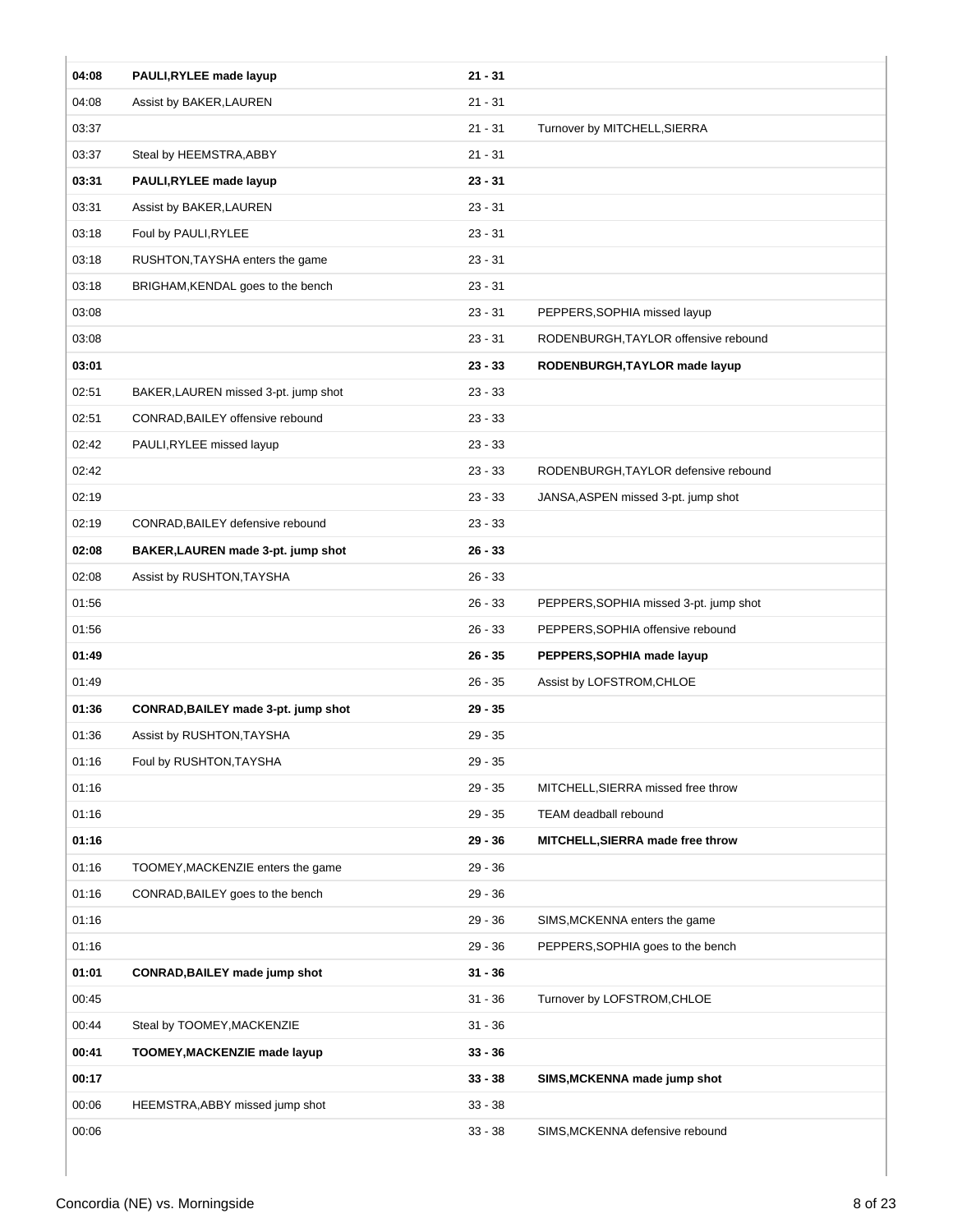### **3rd Quarter**

| 09:50 |                                        | $33 - 38$ | Foul by LOFSTROM, CHLOE                |
|-------|----------------------------------------|-----------|----------------------------------------|
| 09:41 | RUSHTON, TAYSHA missed jump shot       | $33 - 38$ |                                        |
| 09:41 |                                        | $33 - 38$ | Block by PEPPERS, SOPHIA               |
| 09:41 |                                        | $33 - 38$ | LOFSTROM, CHLOE defensive rebound      |
| 09:19 | Foul by BAKER, LAUREN                  | $33 - 38$ |                                        |
| 09:18 |                                        | $33 - 38$ | PEPPERS, SOPHIA missed 3-pt. jump shot |
| 09:18 | CONRAD, BAILEY defensive rebound       | $33 - 38$ |                                        |
| 08:57 | BAKER, LAUREN made 3-pt. jump shot     | $36 - 38$ |                                        |
| 08:57 | Assist by RUSHTON, TAYSHA              | $36 - 38$ |                                        |
| 08:44 |                                        | $36 - 38$ | Turnover by PEPPERS, SOPHIA            |
| 08:43 | Steal by CONRAD, BAILEY                | $36 - 38$ |                                        |
| 08:39 | <b>CONRAD, BAILEY made layup</b>       | $38 - 38$ |                                        |
| 08:18 |                                        | $38 - 38$ | <b>30SEC TIMEOUT by Morningside</b>    |
| 08:10 |                                        | $38 - 38$ | SIMS, MCKENNA missed 3-pt. jump shot   |
| 08:10 | PAULI, RYLEE defensive rebound         | $38 - 38$ |                                        |
| 07:51 | BAKER, LAUREN made 3-pt. jump shot     | $41 - 38$ |                                        |
| 07:51 | Assist by RUSHTON, TAYSHA              | 41 - 38   |                                        |
| 07:34 |                                        | $41 - 40$ | SIMS, MCKENNA made jump shot           |
| 07:34 |                                        | $41 - 40$ | Assist by MITCHELL, SIERRA             |
| 07:20 | BAKER, LAUREN made 3-pt. jump shot     | 44 - 40   |                                        |
| 07:20 | Assist by PAULI, RYLEE                 | $44 - 40$ |                                        |
| 07:04 | Foul by PAULI, RYLEE                   | 44 - 40   |                                        |
| 07:04 |                                        | 44 - 41   | PEPPERS, SOPHIA made free throw        |
| 07:04 |                                        | 44 - 42   | PEPPERS, SOPHIA made free throw        |
| 06:50 | Turnover by RUSHTON, TAYSHA            | 44 - 42   |                                        |
| 06:49 |                                        | 44 - 42   | Steal by MITCHELL, SIERRA              |
| 06:47 |                                        | 44 - 44   | MITCHELL, SIERRA made layup            |
| 06:47 |                                        | 44 - 44   | Assist by LOFSTROM, CHLOE              |
| 06:47 | PAULI, RYLEE made layup                | 46 - 44   |                                        |
| 06:47 |                                        | 46 - 46   | LOFSTROM, CHLOE made jump shot         |
| 06:47 |                                        | 46 - 46   | Assist by SIMS, MCKENNA                |
| 06:47 | RUSHTON, TAYSHA missed 3-pt. jump shot | $46 - 46$ |                                        |
| 06:47 | PAULI, RYLEE offensive rebound         | 46 - 46   |                                        |
| 06:45 |                                        | 46 - 46   | Foul by PEPPERS, SOPHIA                |
| 05:46 | <b>HEEMSTRA, ABBY made free throw</b>  | 47 - 46   |                                        |
| 05:46 | <b>HEEMSTRA, ABBY made free throw</b>  | 48 - 46   |                                        |
| 05:46 | POWELL, SADIE enters the game          | 48 - 46   |                                        |
| 05:46 | FARRELL, TAYLOR enters the game        | 48 - 46   |                                        |
| 05:46 | BRIGHAM, KENDAL enters the game        | 48 - 46   |                                        |
| 05:46 | LUEBBE, KAYLA enters the game          | 48 - 46   |                                        |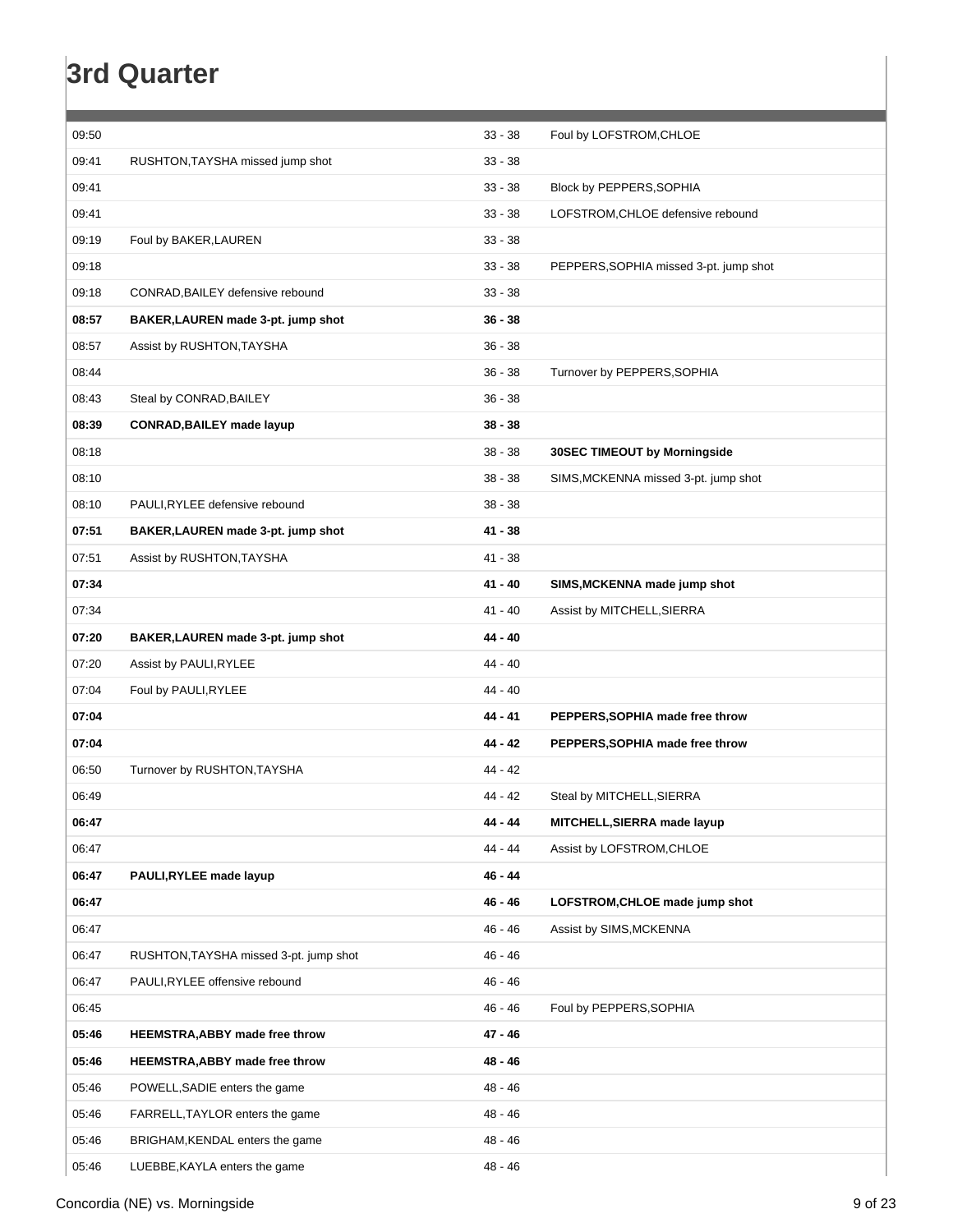| 05:46 | TOOMEY, MACKENZIE enters the game        | 48 - 46   |                                        |
|-------|------------------------------------------|-----------|----------------------------------------|
| 05:46 | HEEMSTRA, ABBY goes to the bench         | 48 - 46   |                                        |
| 05:46 | PAULI, RYLEE goes to the bench           | 48 - 46   |                                        |
| 05:46 | BAKER, LAUREN goes to the bench          | 48 - 46   |                                        |
| 05:46 | RUSHTON, TAYSHA goes to the bench        | 48 - 46   |                                        |
| 05:46 | CONRAD, BAILEY goes to the bench         | 48 - 46   |                                        |
| 05:26 |                                          | 48 - 46   | Assist by SIMS, MCKENNA                |
| 05:26 |                                          | 48 - 48   | PEPPERS, SOPHIA made layup             |
| 05:10 | TOOMEY, MACKENZIE missed 3-pt. jump shot | 48 - 48   |                                        |
| 05:10 | TOOMEY, MACKENZIE offensive rebound      | 48 - 48   |                                        |
| 05:05 | TOOMEY, MACKENZIE made layup             | $50 - 48$ |                                        |
| 05:05 |                                          | $50 - 48$ | Foul by JANSA, ASPEN                   |
| 05:05 | TOOMEY, MACKENZIE missed free throw      | $50 - 48$ |                                        |
| 05:05 |                                          | $50 - 48$ | LOFSTROM, CHLOE defensive rebound      |
| 04:56 | Foul by FARRELL, TAYLOR                  | $50 - 48$ |                                        |
| 04:51 | Foul by LUEBBE, KAYLA                    | $50 - 48$ |                                        |
| 04:29 |                                          | $50 - 49$ | PEPPERS, SOPHIA made free throw        |
| 04:29 |                                          | $50 - 49$ | PEPPERS, SOPHIA missed free throw      |
| 04:29 | LUEBBE, KAYLA defensive rebound          | 50 - 49   |                                        |
| 04:11 | BRIGHAM, KENDAL missed 3-pt. jump shot   | $50 - 49$ |                                        |
| 04:11 | PAULI, RYLEE offensive rebound           | $50 - 49$ |                                        |
| 04:08 |                                          | $50 - 49$ | Foul by SIMS, MCKENNA                  |
| 04:03 | Turnover by TOOMEY, MACKENZIE            | $50 - 49$ |                                        |
| 03:47 |                                          | $50 - 49$ | Turnover by LOFSTROM, CHLOE            |
| 03:38 | FARRELL, TAYLOR missed 3-pt. jump shot   | $50 - 49$ |                                        |
| 03:38 |                                          | 50 - 49   | LOFSTROM, CHLOE defensive rebound      |
| 03:10 |                                          | $50 - 49$ | JANSA, ASPEN missed 3-pt. jump shot    |
| 03:10 | FARRELL, TAYLOR defensive rebound        | $50 - 49$ |                                        |
| 02:56 | POWELL, SADIE made jump shot             | $52 - 49$ |                                        |
| 02:51 |                                          | $52 - 49$ | JANSA, ASPEN enters the game           |
| 02:51 |                                          | $52 - 49$ | RODENBURGH, TAYLOR goes to the bench   |
| 02:45 |                                          | $52 - 49$ | RODENBURGH, TAYLOR enters the game     |
| 02:45 |                                          | $52 - 49$ | JANSA, ASPEN goes to the bench         |
| 02:37 |                                          | $52 - 49$ | PEPPERS, SOPHIA missed 3-pt. jump shot |
| 02:37 |                                          | $52 - 49$ | JANSA, ASPEN offensive rebound         |
| 02:30 |                                          | $52 - 52$ | MITCHELL, SIERRA made 3-pt. jump shot  |
| 02:30 |                                          | $52 - 52$ | Assist by JANSA, ASPEN                 |
| 02:25 |                                          | $52 - 52$ | JANSA, ASPEN enters the game           |
| 02:25 |                                          | $52 - 52$ | RODENBURGH, TAYLOR goes to the bench   |
| 02:07 | 30SEC TIMEOUT by Concordia (NE)          | $52 - 52$ |                                        |
| 02:02 | BAKER, LAUREN enters the game            | $52 - 52$ |                                        |
| 02:02 | RUSHTON, TAYSHA enters the game          | $52 - 52$ |                                        |
|       |                                          |           |                                        |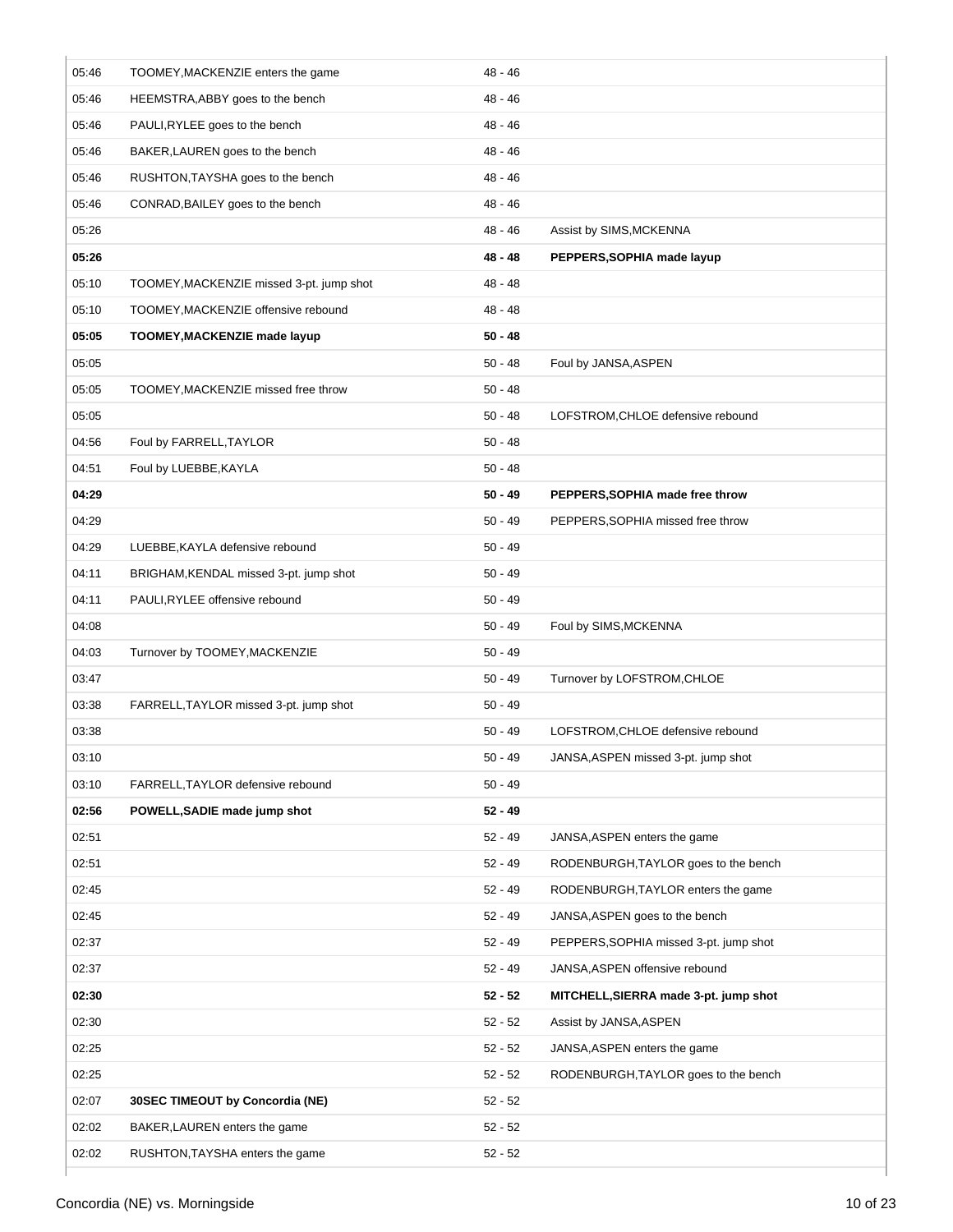| 02:02 | PAULI, RYLEE enters the game          | $52 - 52$ |                                       |
|-------|---------------------------------------|-----------|---------------------------------------|
| 02:02 | HEEMSTRA, ABBY enters the game        | $52 - 52$ |                                       |
| 02:02 | CONRAD, BAILEY enters the game        | $52 - 52$ |                                       |
| 02:02 | LUEBBE, KAYLA goes to the bench       | $52 - 52$ |                                       |
| 02:02 | POWELL, SADIE goes to the bench       | $52 - 52$ |                                       |
| 02:02 | BRIGHAM, KENDAL goes to the bench     | $52 - 52$ |                                       |
| 02:02 | FARRELL, TAYLOR goes to the bench     | $52 - 52$ |                                       |
| 02:02 | TOOMEY, MACKENZIE goes to the bench   | $52 - 52$ |                                       |
| 02:02 |                                       | $52 - 52$ | RODENBURGH, TAYLOR enters the game    |
| 02:02 |                                       | $52 - 52$ | PEPPERS, SOPHIA goes to the bench     |
| 02:00 | <b>BAKER, LAUREN</b> made layup       | $54 - 52$ |                                       |
| 02:00 | Assist by CONRAD, BAILEY              | $54 - 52$ |                                       |
| 01:43 | Foul by RUSHTON, TAYSHA               | $54 - 52$ |                                       |
| 01:43 |                                       | $54 - 53$ | MITCHELL, SIERRA made free throw      |
| 01:43 |                                       | $54 - 54$ | MITCHELL, SIERRA made free throw      |
| 01:43 |                                       | $54 - 54$ | HEDLUND, LAUREN enters the game       |
| 01:43 |                                       | $54 - 54$ | SIMS, MCKENNA goes to the bench       |
| 01:29 | CONRAD, BAILEY missed 3-pt. jump shot | $54 - 54$ |                                       |
| 01:29 |                                       | $54 - 54$ | RODENBURGH, TAYLOR defensive rebound  |
| 01:24 |                                       | $54 - 54$ | Turnover by RODENBURGH, TAYLOR        |
| 01:24 | Steal by BAKER, LAUREN                | $54 - 54$ |                                       |
| 01:21 | PAULI, RYLEE made jump shot           | $56 - 54$ |                                       |
| 01:21 | Assist by HEEMSTRA, ABBY              | $56 - 54$ |                                       |
| 01:10 |                                       | $56 - 56$ | RODENBURGH, TAYLOR made jump shot     |
| 00:57 | Turnover by CONRAD, BAILEY            | $56 - 56$ |                                       |
| 00:47 |                                       | $56 - 59$ | MITCHELL, SIERRA made 3-pt. jump shot |
| 00:33 | HEEMSTRA, ABBY missed layup           | $56 - 59$ |                                       |
| 00:33 | HEEMSTRA, ABBY offensive rebound      | $56 - 59$ |                                       |
| 00:30 | <b>HEEMSTRA, ABBY made layup</b>      | $58 - 59$ |                                       |
| 00:06 |                                       | $58 - 62$ | MITCHELL, SIERRA made 3-pt. jump shot |

### **4th Quarter**

| 10:00 |                          | 58 - 62   | JANSA, ASPEN enters the game            |
|-------|--------------------------|-----------|-----------------------------------------|
| 10:00 |                          | $58 - 62$ | HEDLUND, LAUREN enters the game         |
| 10:00 |                          | $58 - 62$ | PEPPERS, SOPHIA goes to the bench       |
| 10:00 |                          | 58 - 62   | SIMS, MCKENNA goes to the bench         |
| 09:44 |                          | 58 - 62   | MITCHELL, SIERRA missed 3-pt. jump shot |
| 09:44 | TEAM defensive rebound   | $58 - 62$ |                                         |
| 09:32 | PAULI, RYLEE made layup  | $60 - 62$ |                                         |
| 09:32 | Assist by CONRAD, BAILEY | $60 - 62$ |                                         |
| 09:30 |                          | $60 - 62$ | Foul by JANSA, ASPEN                    |
|       |                          |           |                                         |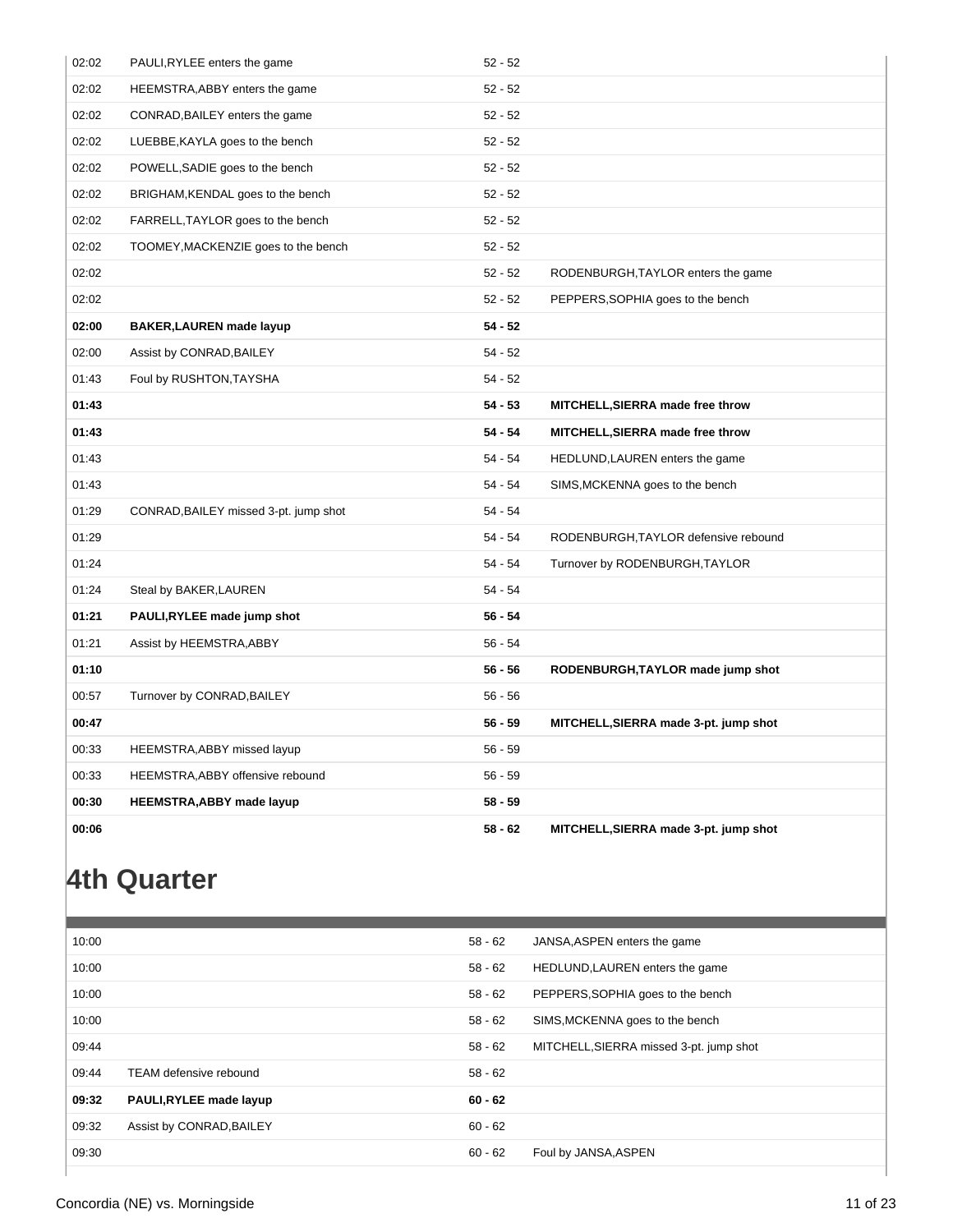| 09:30 | PAULI, RYLEE missed free throw         | $60 - 62$ |                                        |
|-------|----------------------------------------|-----------|----------------------------------------|
| 09:30 |                                        | $60 - 62$ | RODENBURGH, TAYLOR defensive rebound   |
| 09:13 |                                        | $60 - 64$ | HEDLUND, LAUREN made layup             |
| 09:02 | Turnover by RUSHTON, TAYSHA            | $60 - 64$ |                                        |
| 09:02 | BRIGHAM, KENDAL enters the game        | $60 - 64$ |                                        |
| 09:02 | TOOMEY, MACKENZIE enters the game      | $60 - 64$ |                                        |
| 09:02 | BAKER, LAUREN goes to the bench        | $60 - 64$ |                                        |
| 09:02 | RUSHTON, TAYSHA goes to the bench      | $60 - 64$ |                                        |
| 08:45 |                                        | $60 - 67$ | JANSA, ASPEN made 3-pt. jump shot      |
| 08:45 |                                        | $60 - 67$ | Assist by HEDLUND, LAUREN              |
| 08:26 | BRIGHAM, KENDAL missed 3-pt. jump shot | $60 - 67$ |                                        |
| 08:26 |                                        | $60 - 67$ | JANSA, ASPEN defensive rebound         |
| 08:00 | Foul by TOOMEY, MACKENZIE              | $60 - 67$ |                                        |
| 08:00 | RUSHTON, TAYSHA enters the game        | $60 - 67$ |                                        |
| 08:00 | CONRAD, BAILEY goes to the bench       | $60 - 67$ |                                        |
| 08:00 |                                        | $60 - 67$ | PEPPERS, SOPHIA enters the game        |
| 08:00 |                                        | $60 - 67$ | LOFSTROM, CHLOE goes to the bench      |
| 07:58 |                                        | $60 - 67$ | RODENBURGH, TAYLOR missed layup        |
| 07:58 |                                        | $60 - 67$ | RODENBURGH, TAYLOR offensive rebound   |
| 07:56 |                                        | $60 - 67$ | RODENBURGH, TAYLOR missed layup        |
| 07:56 | RUSHTON, TAYSHA defensive rebound      | $60 - 67$ |                                        |
| 07:31 |                                        | $60 - 67$ | Foul by PEPPERS, SOPHIA                |
| 07:31 | <b>BAKER, LAUREN</b> made free throw   | $61 - 67$ |                                        |
| 07:31 | BAKER, LAUREN made free throw          | $62 - 67$ |                                        |
| 07:31 | BAKER, LAUREN enters the game          | $62 - 67$ |                                        |
| 07:31 | HEEMSTRA, ABBY goes to the bench       | $62 - 67$ |                                        |
| 07:20 |                                        |           |                                        |
|       | Foul by TOOMEY, MACKENZIE              | 62 - 67   |                                        |
| 07:20 |                                        | $62 - 68$ | <b>HEDLUND, LAUREN</b> made free throw |
| 07:20 |                                        | $62 - 69$ | <b>HEDLUND, LAUREN</b> made free throw |
| 07:10 | BAKER, LAUREN missed 3-pt. jump shot   | $62 - 69$ |                                        |
| 07:10 |                                        | $62 - 69$ | MITCHELL, SIERRA defensive rebound     |
| 06:50 | Foul by BAKER, LAUREN                  | $62 - 69$ |                                        |
| 06:50 |                                        | 62 - 70   | RODENBURGH, TAYLOR made free throw     |
| 06:50 |                                        | $62 - 71$ | RODENBURGH, TAYLOR made free throw     |
| 06:50 | CONRAD, BAILEY enters the game         | $62 - 71$ |                                        |
| 06:50 | HEEMSTRA, ABBY enters the game         | $62 - 71$ |                                        |
| 06:50 | BRIGHAM, KENDAL goes to the bench      | $62 - 71$ |                                        |
| 06:50 | PAULI, RYLEE goes to the bench         | $62 - 71$ |                                        |
| 06:34 | TOOMEY, MACKENZIE made 3-pt. jump shot | 65 - 71   |                                        |
| 06:34 | Assist by BAKER, LAUREN                | $65 - 71$ |                                        |
| 06:30 | 30SEC TIMEOUT by Concordia (NE)        | $65 - 71$ |                                        |
| 06:16 |                                        | $65 - 71$ | HEDLUND, LAUREN missed 3-pt. jump shot |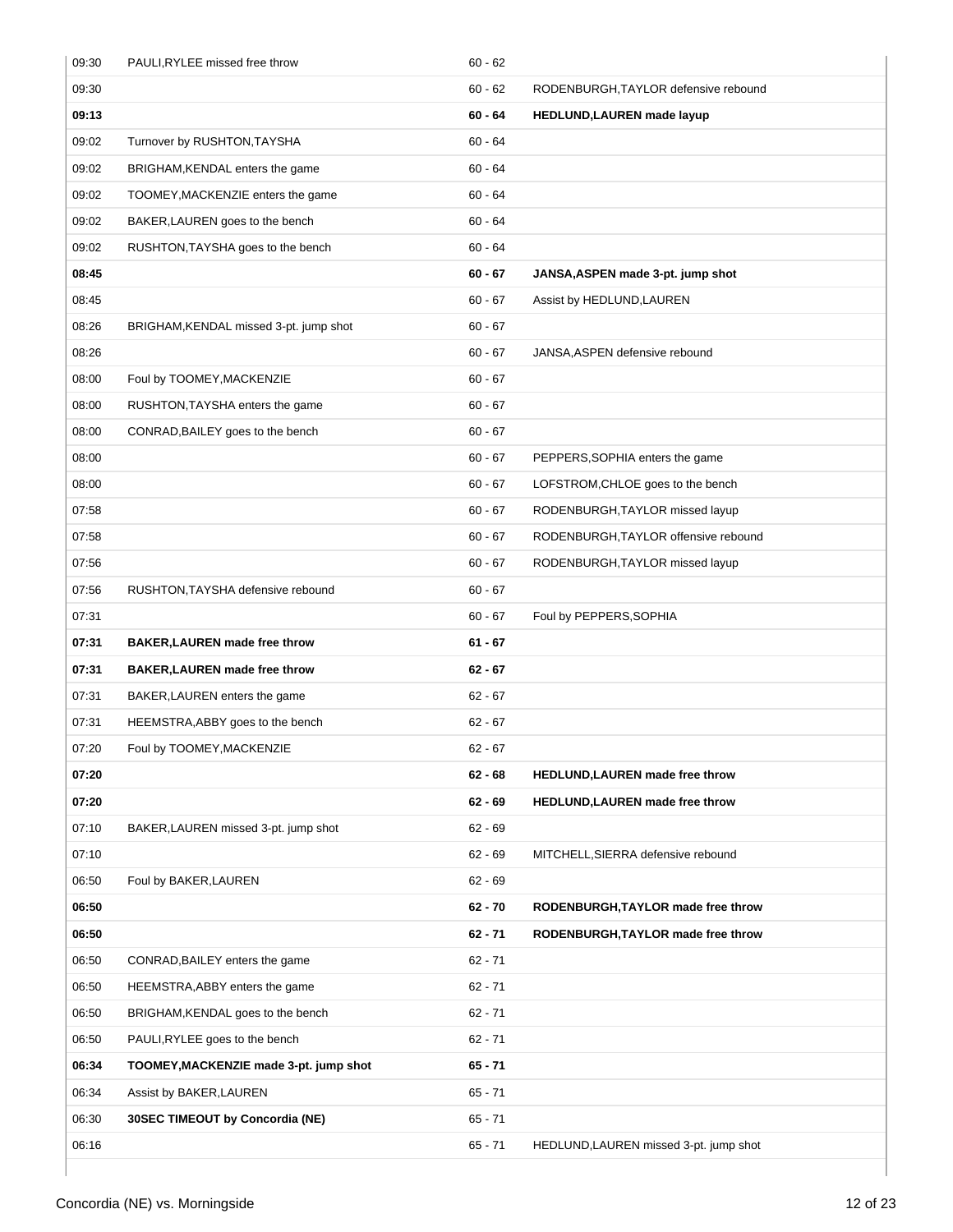| 06:16 |                                        | $65 - 71$ | HEDLUND, LAUREN offensive rebound       |
|-------|----------------------------------------|-----------|-----------------------------------------|
| 05:58 |                                        | $65 - 71$ | MITCHELL, SIERRA missed 3-pt. jump shot |
| 05:58 |                                        | $65 - 71$ | PEPPERS, SOPHIA offensive rebound       |
| 05:51 |                                        | $65 - 74$ | RODENBURGH, TAYLOR made 3-pt. jump shot |
| 05:51 |                                        | $65 - 74$ | Assist by MITCHELL, SIERRA              |
| 05:37 | TOOMEY, MACKENZIE made 3-pt. jump shot | $68 - 74$ |                                         |
| 05:22 | Foul by BAKER, LAUREN                  | $68 - 74$ |                                         |
| 05:22 |                                        | $68 - 75$ | PEPPERS, SOPHIA made free throw         |
| 05:22 |                                        | $68 - 76$ | PEPPERS, SOPHIA made free throw         |
| 05:22 | PAULI, RYLEE enters the game           | $68 - 76$ |                                         |
| 05:22 | HEEMSTRA, ABBY goes to the bench       | $68 - 76$ |                                         |
| 05:22 |                                        | $68 - 76$ | SIMS, MCKENNA enters the game           |
| 05:22 |                                        | $68 - 76$ | HEDLUND, LAUREN goes to the bench       |
| 05:04 | RUSHTON, TAYSHA missed 3-pt. jump shot | $68 - 76$ |                                         |
| 05:04 | TOOMEY, MACKENZIE offensive rebound    | $68 - 76$ |                                         |
| 05:00 | TOOMEY, MACKENZIE missed layup         | $68 - 76$ |                                         |
| 05:00 | PAULI, RYLEE offensive rebound         | $68 - 76$ |                                         |
| 04:57 | PAULI, RYLEE made layup                | $70 - 76$ |                                         |
| 04:41 |                                        | $70 - 78$ | PEPPERS, SOPHIA made jump shot          |
| 04:20 |                                        | 70 - 78   | Foul by PEPPERS, SOPHIA                 |
| 04:09 | RUSHTON, TAYSHA made jump shot         | $72 - 78$ |                                         |
| 04:05 | <b>FULL TIMEOUT by Concordia (NE)</b>  | $72 - 78$ |                                         |
| 03:46 |                                        | 72 - 80   | SIMS, MCKENNA made jump shot            |
| 03:28 | CONRAD, BAILEY missed jump shot        | 72 - 80   |                                         |
| 03:28 | PAULI, RYLEE offensive rebound         | $72 - 80$ |                                         |
| 03:24 | PAULI, RYLEE made layup                | $74 - 80$ |                                         |
| 03:22 |                                        | 74 - 80   | Foul by PEPPERS, SOPHIA                 |
| 03:22 | PAULI, RYLEE missed free throw         | 74 - 80   |                                         |
| 03:22 |                                        | 74 - 80   | PEPPERS, SOPHIA defensive rebound       |
| 03:10 |                                        | $74 - 80$ | RODENBURGH, TAYLOR missed jump shot     |
| 03:10 | TOOMEY, MACKENZIE defensive rebound    | 74 - 80   |                                         |
| 03:01 | TOOMEY, MACKENZIE missed layup         | $74 - 80$ |                                         |
| 03:01 |                                        | $74 - 80$ | RODENBURGH, TAYLOR defensive rebound    |
| 02:38 |                                        | 74 - 80   | MITCHELL, SIERRA missed 3-pt. jump shot |
| 02:38 | PAULI, RYLEE defensive rebound         | 74 - 80   |                                         |
| 02:28 | PAULI, RYLEE made layup                | $76 - 80$ |                                         |
| 02:21 |                                        | $76 - 80$ | <b>FULL TIMEOUT by Morningside</b>      |
| 02:04 |                                        | 76 - 80   | Turnover by MITCHELL, SIERRA            |
| 01:44 | Turnover by TOOMEY, MACKENZIE          | $76 - 80$ |                                         |
| 01:27 |                                        | $76 - 83$ | SIMS, MCKENNA made 3-pt. jump shot      |
| 01:27 |                                        | 76 - 83   | Assist by PEPPERS, SOPHIA               |
| 01:14 | TOOMEY, MACKENZIE made 3-pt. jump shot | 79 - 83   |                                         |
|       |                                        |           |                                         |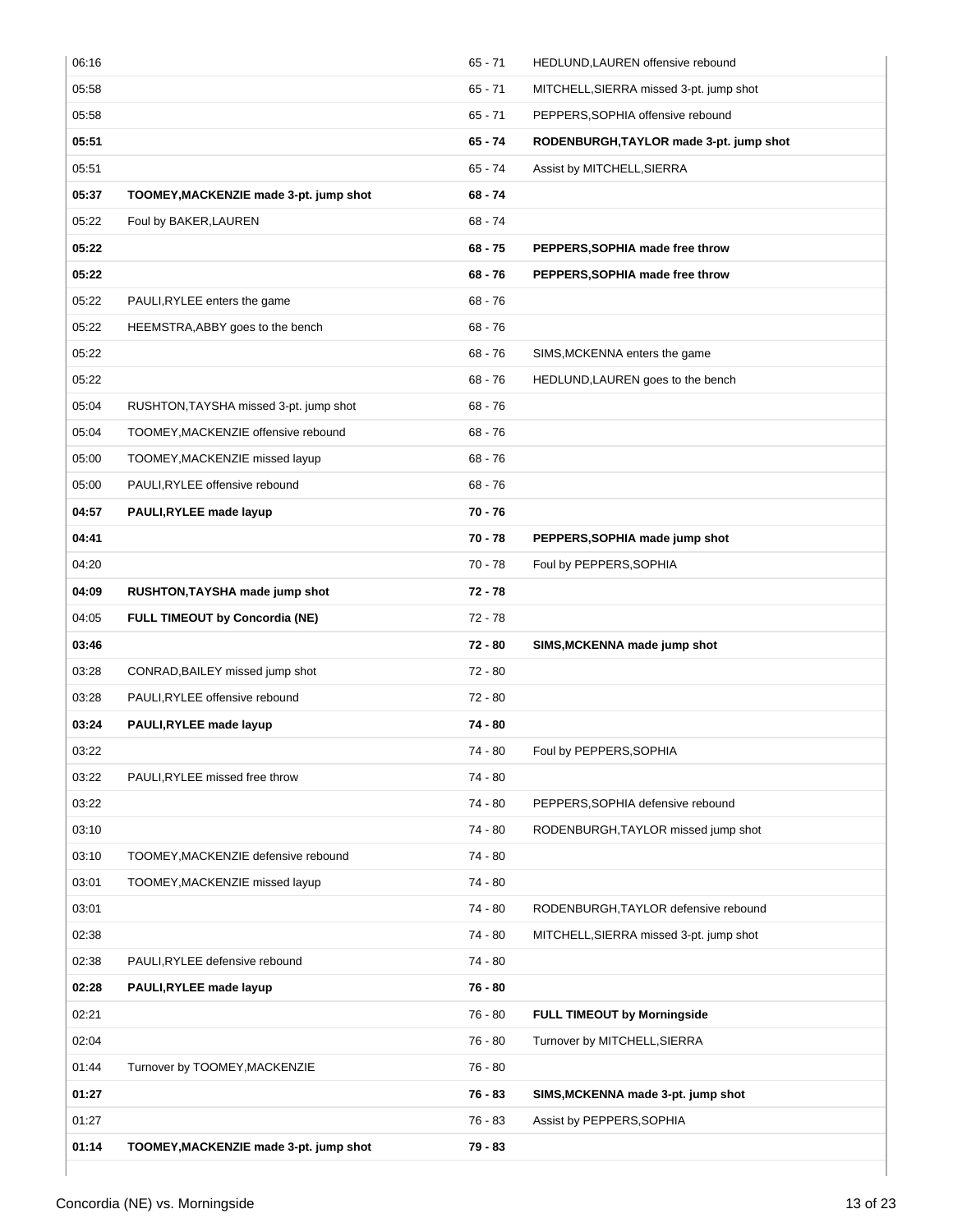| 01:14 | Assist by RUSHTON, TAYSHA                | 79 - 83   |                                           |
|-------|------------------------------------------|-----------|-------------------------------------------|
| 01:10 | <b>FULL TIMEOUT by Concordia (NE)</b>    | $79 - 83$ |                                           |
| 00:46 |                                          | 79 - 83   | RODENBURGH, TAYLOR missed 3-pt. jump shot |
| 00:46 |                                          | 79 - 83   | PEPPERS, SOPHIA offensive rebound         |
| 00:36 | Foul by RUSHTON, TAYSHA                  | 79 - 83   |                                           |
| 00:36 |                                          | 79 - 84   | MITCHELL, SIERRA made free throw          |
| 00:36 |                                          | 79 - 85   | MITCHELL, SIERRA made free throw          |
| 00:30 |                                          | 79 - 85   | Foul by SIMS, MCKENNA                     |
| 00:30 | RUSHTON, TAYSHA made free throw          | $80 - 85$ |                                           |
| 00:30 | RUSHTON, TAYSHA made free throw          | $81 - 85$ |                                           |
| 00:30 |                                          | $81 - 85$ | <b>30SEC TIMEOUT by Morningside</b>       |
| 00:30 | BRIGHAM, KENDAL enters the game          | $81 - 85$ |                                           |
| 00:30 | SPEARMAN, HANNA enters the game          | $81 - 85$ |                                           |
| 00:30 | BAKER, LAUREN goes to the bench          | $81 - 85$ |                                           |
| 00:30 | RUSHTON, TAYSHA goes to the bench        | $81 - 85$ |                                           |
| 00:29 | Foul by BRIGHAM, KENDAL                  | $81 - 85$ |                                           |
|       |                                          |           |                                           |
| 00:29 |                                          | $81 - 86$ | PEPPERS, SOPHIA made free throw           |
| 00:29 |                                          | $81 - 87$ | PEPPERS, SOPHIA made free throw           |
| 00:24 | Turnover by BAKER, LAUREN                | $81 - 87$ |                                           |
| 00:21 |                                          | $81 - 87$ | Turnover by PEPPERS, SOPHIA               |
| 00:20 | Steal by TOOMEY, MACKENZIE               | $81 - 87$ |                                           |
| 00:19 | TOOMEY, MACKENZIE made layup             | $83 - 87$ |                                           |
| 00:19 |                                          | $83 - 87$ | <b>30SEC TIMEOUT by Morningside</b>       |
| 00:13 | Foul by PAULI, RYLEE                     | $83 - 87$ |                                           |
| 00:13 |                                          | $83 - 88$ | MITCHELL, SIERRA made free throw          |
| 00:13 |                                          | $83 - 89$ | MITCHELL, SIERRA made free throw          |
| 00:13 | BAKER, LAUREN enters the game            | $83 - 89$ |                                           |
| 00:13 | RUSHTON, TAYSHA enters the game          | $83 - 89$ |                                           |
| 00:13 | BRIGHAM, KENDAL goes to the bench        | $83 - 89$ |                                           |
| 00:13 | SPEARMAN, HANNA goes to the bench        | $83 - 89$ |                                           |
| 00:06 | TOOMEY, MACKENZIE missed 3-pt. jump shot | $83 - 89$ |                                           |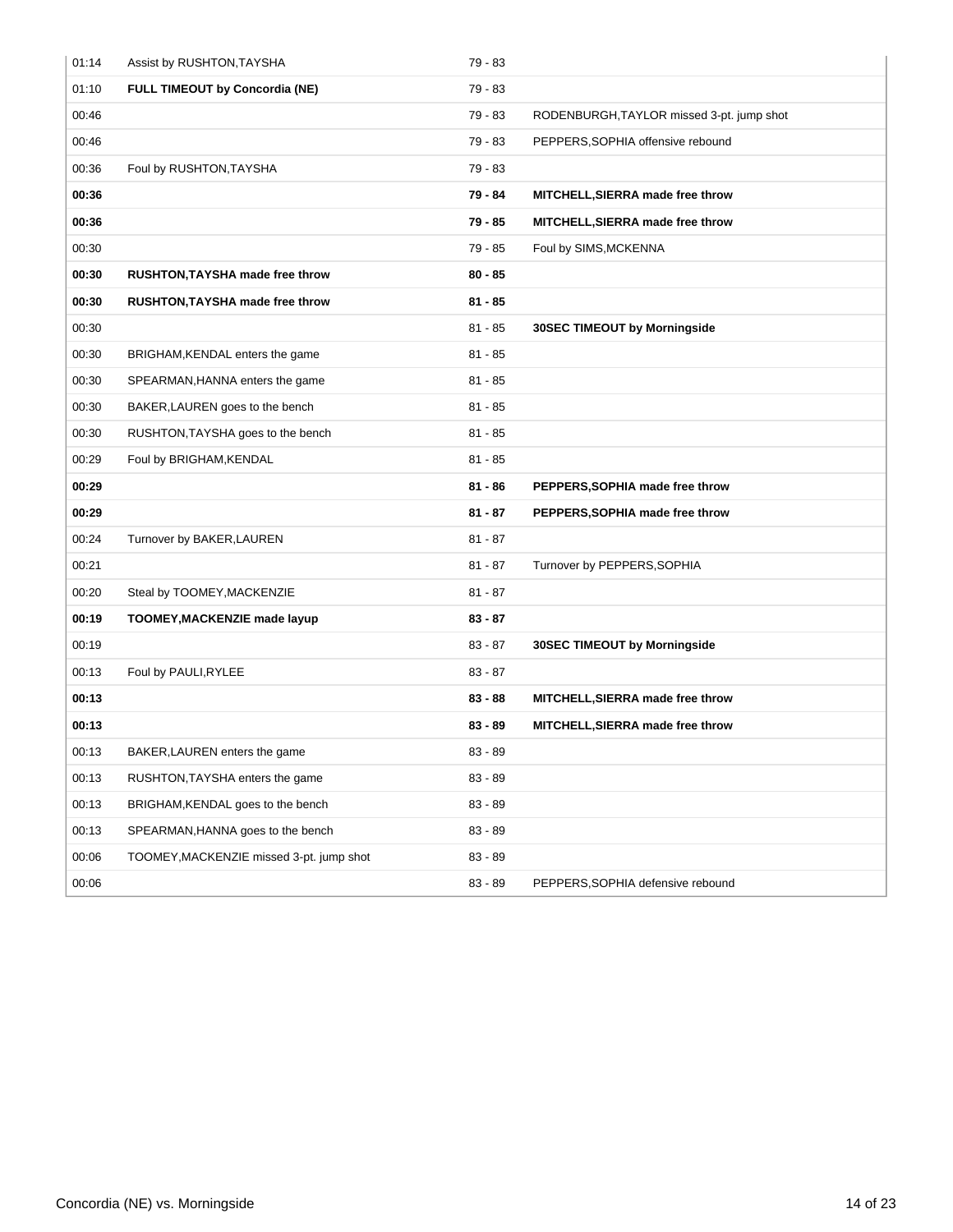#### **Team Summary**

### **Team Statistics**

| <b>STAT</b>             | CONCORDIA (NE)           | <b>MORNINGSIDE</b> |
|-------------------------|--------------------------|--------------------|
| <b>Field Goal</b>       | 32-60                    | 30-59              |
| Field Goal %            | 53.3%                    | 50.8%              |
| 3 Point                 | $11 - 26$                | 10-30              |
| 3 Point %               | 42.3%                    | 33.3%              |
| Free Throw              | $8 - 13$                 | 19-22              |
| Free Throw %            | 61.5%                    | 86.4%              |
| Rebounds                | 32                       | 30                 |
| <b>Assists</b>          | 18                       | 17                 |
| Turnovers               | 20                       | 14                 |
| Points Off Turnovers    | 19                       | 23                 |
| 2nd Chance Points       | 14                       | 14                 |
| Points In The Paint     | 40                       | 36                 |
| <b>Fastbreak Points</b> | 6                        | $\mathbf 0$        |
| <b>Bench Points</b>     | 26                       | 10                 |
| Largest Lead            | 4                        | 12                 |
| Time Of Largest Lead    | 3rd-07:20                | 2nd-04:23          |
| Trends                  | Ties: 8; Lead Changes: 2 |                    |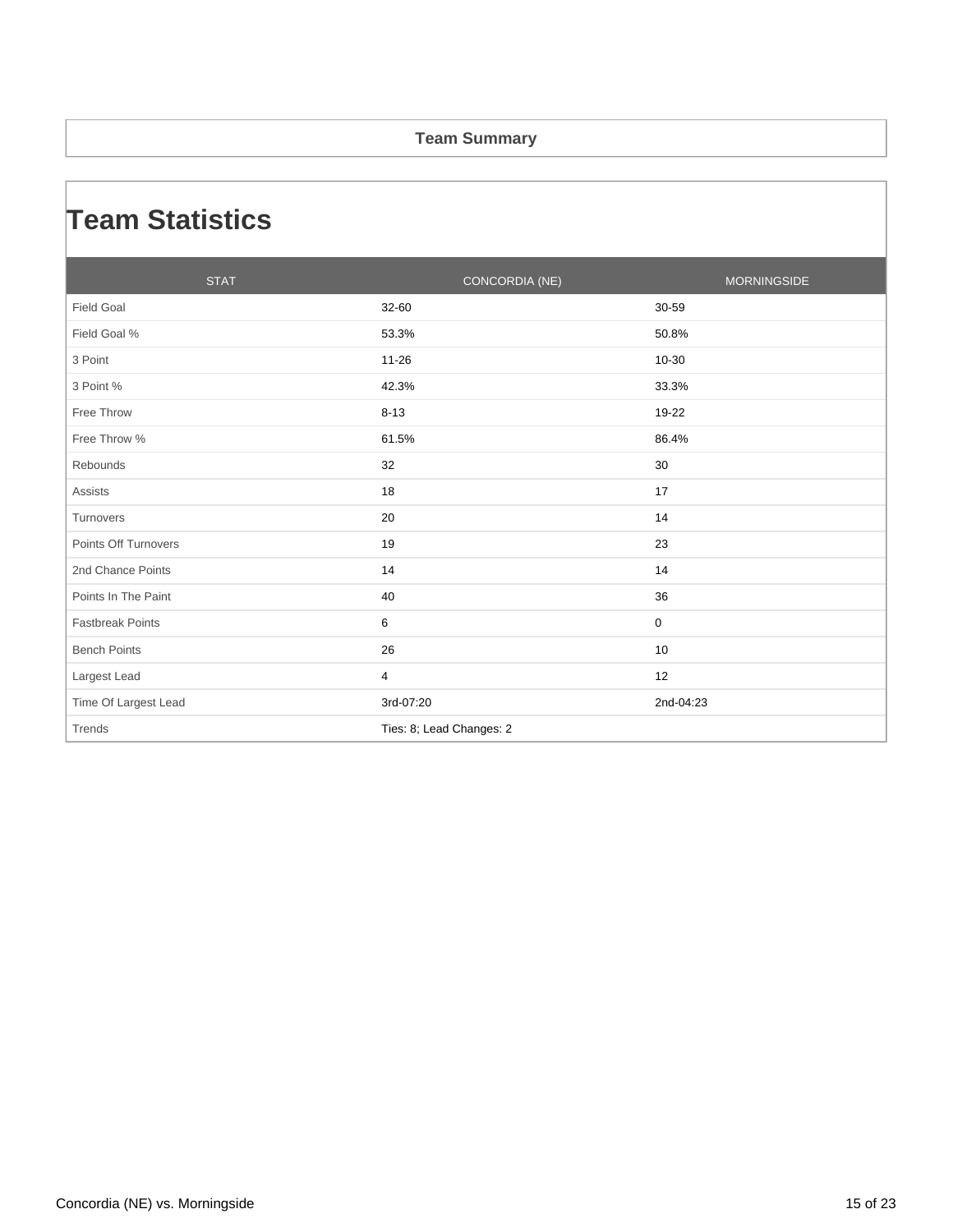#### **1st Qtr Box**

# **Concordia (NE)**

| <b>PLAYER</b>         | <b>MIN</b>     | FGM-A    | 3PM-A   | FTM-A   | <b>OREB</b>  | <b>DREB</b>  | <b>REB</b>   | <b>AST</b>     | <b>STL</b>     | <b>BLK</b>   | <b>TO</b>    | PF           | <b>PTS</b>     |
|-----------------------|----------------|----------|---------|---------|--------------|--------------|--------------|----------------|----------------|--------------|--------------|--------------|----------------|
| <b>STARTERS</b>       |                |          |         |         |              |              |              |                |                |              |              |              |                |
| 02 - Bailey Conrad    | $\overline{7}$ | $0 - 1$  | $0 - 1$ | $0-0$   | 0            | $\mathbf{1}$ | $\mathbf{1}$ | $\mathbf 0$    | $\mathbf 0$    | $\mathbf 0$  | 0            | $\mathbf 0$  | 0              |
| 04 - Taysha Rushton   | $\overline{7}$ | $0 - 2$  | $0 - 2$ | $0 - 0$ | $\mathbf{1}$ | $\mathbf 0$  | $\mathbf{1}$ | 2              | $\overline{1}$ | $\mathbf 0$  | $\mathbf 0$  | $\mathbf{1}$ | 0              |
| 12 - Lauren Baker     | $\overline{7}$ | $2 - 3$  | $1 - 2$ | $0-0$   | 0            | $\mathbf{1}$ | $\mathbf{1}$ | $\mathbf 0$    | $\mathbf{1}$   | $\mathbf 0$  | $\mathbf{1}$ | $\mathbf{1}$ | 5              |
| 13 - Abby Heemstra    | $\overline{7}$ | $0 - 1$  | $0 - 0$ | $2 - 4$ | $\mathbf{1}$ | $\mathbf{1}$ | 2            | $\mathbf 0$    | $\mathbf 0$    | 0            | 3            | $\mathbf{1}$ | $\overline{2}$ |
| 25 - Rylee Pauli      | $\overline{7}$ | $0 - 1$  | $0-0$   | $0-0$   | 0            | 2            | 2            | 0              | $\mathbf 0$    | 0            | $\mathbf{1}$ | 0            | 0              |
| <b>RESERVES</b>       |                |          |         |         |              |              |              |                |                |              |              |              |                |
| 00 - Mackenzie Toomey | 3              | $0 - 0$  | $0 - 0$ | $0 - 0$ | 0            | $\mathbf{1}$ | 1            | 0              | 1              | 0            | $\mathbf{1}$ | $\mathbf 0$  | $\mathbf 0$    |
| 03 - Taylor Farrell   | 3              | $1 - 1$  | $1 - 1$ | $0 - 0$ | 0            | $\mathbf{1}$ | $\mathbf{1}$ | $\mathbf 0$    | 0              | 0            | 0            | 0            | 3              |
| 10 - Hanna Spearman   | 0              | $0 - 0$  | $0 - 0$ | $0-0$   | 0            | 0            | $\mathbf 0$  | $\mathbf 0$    | $\mathbf 0$    | $\mathbf 0$  | $\mathbf 0$  | 0            | 0              |
| 32 - Kendal Brigham   | 3              | $1 - 2$  | $0 - 1$ | $0-0$   | 0            | 0            | 0            | $\overline{2}$ | $\Omega$       | $\mathbf 0$  | 0            | $\mathbf{1}$ | $\overline{2}$ |
| 35 - Sadie Powell     | 3              | $0-0$    | $0-0$   | $0-0$   | 0            | $\mathbf{1}$ | $\mathbf{1}$ | 0              | 0              | $\mathbf{1}$ | $\mathbf{1}$ | 0            | 0              |
| 42 - Kayla Luebbe     | 3              | $0-0$    | $0-0$   | $0-0$   | 0            | 0            | 0            | $\mathbf 0$    | $\mathbf 0$    | $\mathbf 0$  | $\mathbf{1}$ | 0            | 0              |
| TM - Team             |                |          |         |         | 0            | 0            | $\mathbf 0$  |                |                |              | 0            | 0            |                |
| <b>TOTALS</b>         |                | $4 - 11$ | $2 - 7$ | $2 - 4$ | $\mathbf 2$  | 8            | 10           | 4              | 3              | 1            | 8            | 4            | 12             |
|                       |                | 36.4%    | 28.6%   | 50.0%   |              |              |              |                |                |              |              |              |                |

| <b>PLAYER</b>          | <b>MIN</b>     | FGM-A    | 3PM-A   | FTM-A   | <b>OREB</b> | <b>DREB</b>  | <b>REB</b>  | <b>AST</b>     | STL         | <b>BLK</b>  | <b>TO</b>      | <b>PF</b>    | <b>PTS</b>     |
|------------------------|----------------|----------|---------|---------|-------------|--------------|-------------|----------------|-------------|-------------|----------------|--------------|----------------|
| <b>STARTERS</b>        |                |          |         |         |             |              |             |                |             |             |                |              |                |
| 04 - Sierra Mitchell   | 8              | $1 - 3$  | $1 - 3$ | $0-0$   | $\mathbf 0$ | 1            | 1           | $\mathbf 0$    | $\mathbf 0$ | $\mathbf 0$ | 0              | $\mathbf{1}$ | 3              |
| 12 - McKenna Sims      | $\overline{7}$ | $1 - 3$  | $0 - 1$ | $0-0$   | 1           | $\mathbf 0$  | 1           | 1              | 0           | $\mathbf 0$ | 0              | 0            | $\overline{2}$ |
| 23 - Taylor Rodenburgh | 8              | $0 - 1$  | $0-0$   | $1 - 2$ | 0           | 4            | 4           | $\overline{2}$ | 1           | $\mathbf 0$ | $\mathbf 0$    | $\mathbf{1}$ | 1              |
| 25 - Sophia Peppers    | 9              | $1 - 3$  | $0 - 2$ | $0-0$   | 0           | $\mathbf{1}$ | 1           | $\overline{2}$ | 0           | $\mathbf 0$ | $\overline{2}$ | 0            | $\overline{2}$ |
| 44 - Chloe Lofstrom    | $\overline{7}$ | $3 - 3$  | $0-0$   | $0-0$   | $\mathbf 0$ | $\mathbf 0$  | $\mathbf 0$ | $\mathbf 0$    | $\mathbf 0$ | $\mathbf 0$ | $\overline{2}$ | 0            | 6              |
| <b>RESERVES</b>        |                |          |         |         |             |              |             |                |             |             |                |              |                |
| 15 - Lauren Hedlund    | 4              | $0-0$    | $0-0$   | $0-0$   | $\mathbf 0$ | $\mathbf 0$  | $\mathbf 0$ | $\mathbf 0$    | 2           | $\mathbf 0$ | $\mathbf 0$    | $\mathbf{1}$ | $\mathbf 0$    |
| 24 - Aspen Jansa       | 6              | $1 - 4$  | $1 - 3$ | $0-0$   | 1           | $\mathbf 0$  | 1           | $\mathbf 0$    | 1           | $\mathbf 0$ | $\mathbf 0$    | $\mathbf{1}$ | 3              |
| 30 - Alexis Spier      | $\overline{2}$ | $0-0$    | $0-0$   | $0-0$   | 0           | $\mathbf 0$  | 0           | $\mathbf 0$    | $\mathbf 0$ | $\mathbf 0$ | $\mathbf 0$    | 0            | $\mathbf 0$    |
| TM - Team              |                |          |         |         | 0           | $\mathbf 0$  | $\mathbf 0$ |                |             |             | $\mathbf 0$    | $\pmb{0}$    |                |
| <b>TOTALS</b>          |                | $7 - 17$ | $2 - 9$ | $1 - 2$ | 2           | 6            | 8           | 5              | 4           | 0           | 4              | 4            | 17             |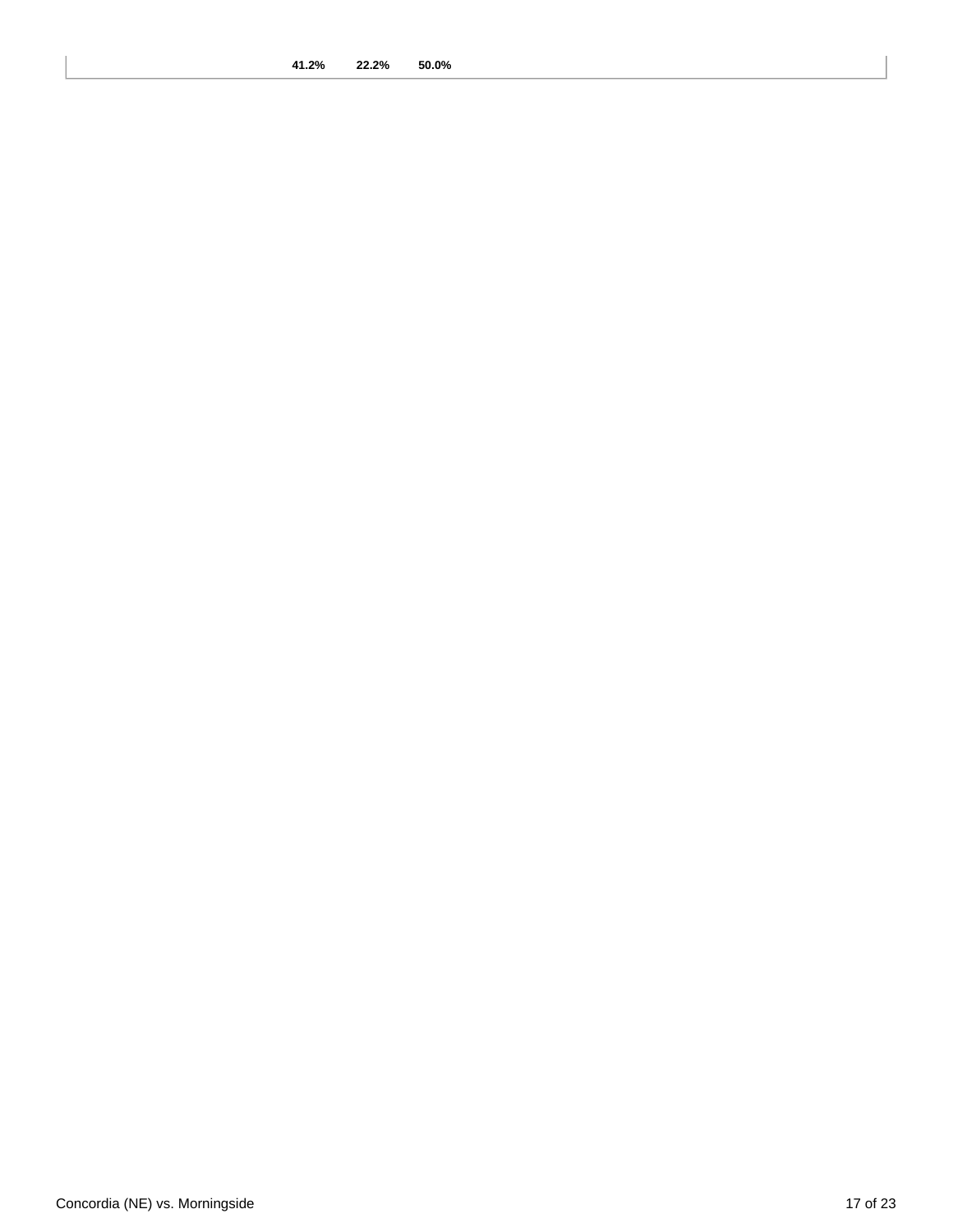#### **2nd Qtr Box**

# **Concordia (NE)**

| <b>PLAYER</b>         | <b>MIN</b>     | FGM-A    | 3PM-A   | FTM-A   | <b>OREB</b>  | <b>DREB</b>  | <b>REB</b>     | <b>AST</b>     | <b>STL</b>     | <b>BLK</b>  | <b>TO</b>      | PF           | <b>PTS</b>     |
|-----------------------|----------------|----------|---------|---------|--------------|--------------|----------------|----------------|----------------|-------------|----------------|--------------|----------------|
| <b>STARTERS</b>       |                |          |         |         |              |              |                |                |                |             |                |              |                |
| 02 - Bailey Conrad    | 6              | $2 - 2$  | $1 - 1$ | $0 - 0$ | $\mathbf{1}$ | $\mathbf{1}$ | $\overline{2}$ | $\overline{2}$ | $\mathbf 0$    | 0           | 0              | $\mathbf 0$  | 5              |
| 04 - Taysha Rushton   | 8              | $0 - 1$  | $0-0$   | $0 - 0$ | 0            | $\mathbf 0$  | $\mathbf 0$    | $\overline{2}$ | $\mathbf{1}$   | $\mathbf 0$ | $\mathbf{1}$   | $\mathbf{1}$ | 0              |
| 12 - Lauren Baker     | $\overline{7}$ | $2 - 3$  | $2 - 3$ | $0-0$   | 0            | $\mathbf 0$  | $\mathbf 0$    | 2              | $\mathbf 0$    | $\mathbf 0$ | $\mathbf{1}$   | 0            | 6              |
| 13 - Abby Heemstra    | 5              | $0 - 1$  | $0-0$   | $0-0$   | 0            | $\mathbf 0$  | 0              | $\mathbf 0$    | 1              | $\mathbf 0$ | 0              | 0            | 0              |
| 25 - Rylee Pauli      | $\overline{7}$ | $2 - 4$  | $0-0$   | $0-0$   | $\mathbf{1}$ | 0            | 1              | 0              | 0              | 0           | 0              | $\mathbf{1}$ | 4              |
| <b>RESERVES</b>       |                |          |         |         |              |              |                |                |                |             |                |              |                |
| 00 - Mackenzie Toomey | 4              | $1 - 1$  | $0-0$   | $0-0$   | 0            | $\mathbf{1}$ | $\mathbf{1}$   | $\mathbf 0$    | $\overline{1}$ | $\mathbf 0$ | $\overline{2}$ | $\mathbf 0$  | 2              |
| 03 - Taylor Farrell   | 3              | $1 - 1$  | $0-0$   | $0 - 0$ | $\mathbf{1}$ | 0            | $\mathbf{1}$   | $\mathbf 0$    | $\mathbf 0$    | $\mathbf 0$ | $\mathbf{1}$   | 0            | $\overline{2}$ |
| 10 - Hanna Spearman   | 0              | $0 - 0$  | $0 - 0$ | $0 - 0$ | 0            | $\mathbf 0$  | $\mathbf 0$    | $\mathbf 0$    | $\mathbf 0$    | $\mathbf 0$ | $\mathbf 0$    | 0            | 0              |
| 32 - Kendal Brigham   | $\overline{2}$ | $0 - 0$  | $0-0$   | $0-0$   | 0            | $\mathbf 0$  | $\mathbf 0$    | $\mathbf 0$    | $\mathbf 0$    | $\mathbf 0$ | $\mathbf 0$    | 0            | $\mathbf 0$    |
| 35 - Sadie Powell     | 3              | $0-0$    | $0-0$   | $0-0$   | 0            | 0            | 0              | $\mathbf 0$    | $\mathbf 0$    | 0           | 1              | 0            | 0              |
| 42 - Kayla Luebbe     | 5              | $1 - 3$  | $0-0$   | $0 - 0$ | 0            | 2            | 2              | $\mathbf 0$    | $\mathbf 0$    | 0           | 0              | 0            | 2              |
| TM - Team             |                |          |         |         | 0            | 0            | $\mathbf 0$    |                |                |             | $\mathbf 0$    | 0            |                |
| <b>TOTALS</b>         |                | $9 - 16$ | $3 - 4$ | $0-0$   | 3            | 4            | $\overline{7}$ | 6              | 3              | 0           | 6              | $\mathbf{2}$ | 21             |
|                       |                | 56.3%    | 75.0%   | 0%      |              |              |                |                |                |             |                |              |                |

| <b>PLAYER</b>          | <b>MIN</b>     | FGM-A    | 3PM-A   | FTM-A   | <b>OREB</b> | <b>DREB</b>  | <b>REB</b>     | <b>AST</b>  | <b>STL</b>  | <b>BLK</b>  | <b>TO</b>      | <b>PF</b>        | <b>PTS</b>     |
|------------------------|----------------|----------|---------|---------|-------------|--------------|----------------|-------------|-------------|-------------|----------------|------------------|----------------|
| <b>STARTERS</b>        |                |          |         |         |             |              |                |             |             |             |                |                  |                |
| 04 - Sierra Mitchell   | 10             | $2 - 4$  | $1 - 2$ | $1 - 2$ | 0           | $\mathbf 0$  | $\mathbf 0$    | $\mathbf 0$ | 1           | $\mathbf 0$ | $\mathbf 1$    | 0                | 6              |
| 12 - McKenna Sims      | 6              | $1 - 2$  | $0 - 1$ | $0-0$   | 0           | 1            | 1              | 2           | 2           | $\mathbf 0$ | $\overline{2}$ | $\mathbf{1}$     | $\overline{2}$ |
| 23 - Taylor Rodenburgh | $\overline{7}$ | $1 - 1$  | $0-0$   | $0-0$   | 1           | $\mathbf{1}$ | 2              | $\mathbf 0$ | $\mathbf 0$ | $\mathbf 0$ | $\mathbf 0$    | 0                | $\overline{2}$ |
| 25 - Sophia Peppers    | 9              | $3-5$    | $1 - 2$ | $0-0$   | 1           | $\mathbf{1}$ | $\overline{2}$ | 1           | $\mathbf 0$ | $\mathbf 0$ | $\mathbf 0$    | $\boldsymbol{0}$ | $\overline{7}$ |
| 44 - Chloe Lofstrom    | 10             | $2 - 3$  | $0-0$   | $0-0$   | 0           | 1            | 1              | 1           | $\mathbf 0$ | $\mathbf 0$ | $\overline{2}$ | $\boldsymbol{0}$ | 4              |
| <b>RESERVES</b>        |                |          |         |         |             |              |                |             |             |             |                |                  |                |
| 15 - Lauren Hedlund    | $\mathbf 0$    | $0-0$    | $0-0$   | $0-0$   | $\mathbf 0$ | $\mathbf 0$  | $\mathbf 0$    | $\mathbf 0$ | $\mathbf 0$ | $\mathbf 0$ | $\mathbf 0$    | $\boldsymbol{0}$ | $\mathbf 0$    |
| 24 - Aspen Jansa       | 5              | $0 - 1$  | $0 - 1$ | $0-0$   | 0           | $\mathbf 0$  | $\mathbf 0$    | $\mathbf 0$ | $\mathbf 0$ | $\mathbf 0$ | $\mathbf 0$    | $\boldsymbol{0}$ | $\mathbf 0$    |
| 30 - Alexis Spier      | 3              | $0-0$    | $0-0$   | $0-0$   | 1           | $\mathbf 0$  | 1              | $\mathbf 0$ | $\mathbf 0$ | $\mathbf 0$ | $\mathbf 0$    | 0                | $\mathbf 0$    |
| TM - Team              |                |          |         |         | $\mathbf 0$ | $\mathbf 0$  | $\mathbf 0$    |             |             |             | 0              | $\mathbf 0$      |                |
| <b>TOTALS</b>          |                | $9 - 16$ | $2 - 6$ | $1 - 2$ | 3           | 4            | $\overline{7}$ | 4           | 3           | $\bf{0}$    | 5              | 1                | 21             |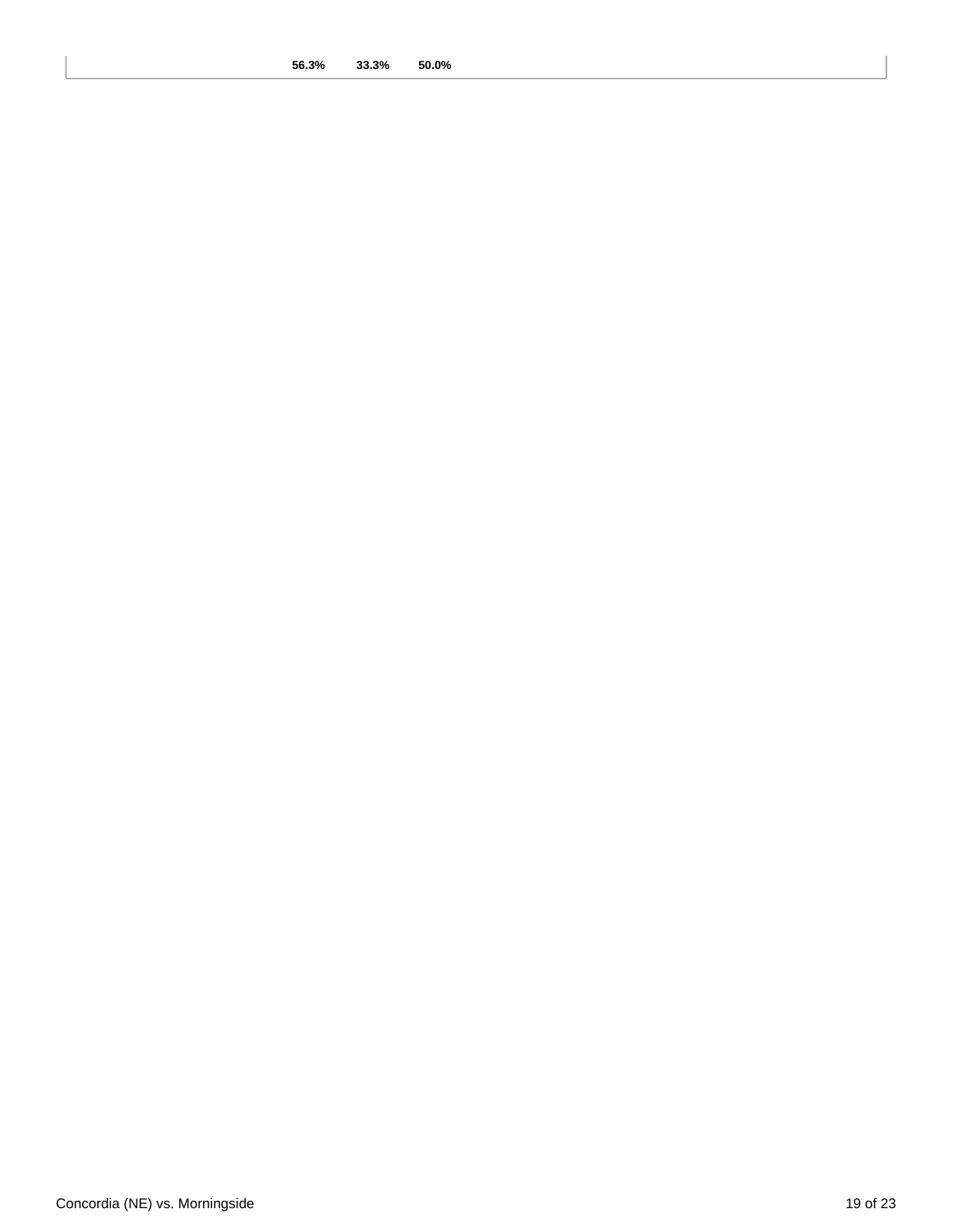#### **3rd Qtr Box**

# **Concordia (NE)**

| <b>PLAYER</b>         | <b>MIN</b> | FGM-A     | 3PM-A   | FTM-A   | <b>OREB</b>    | <b>DREB</b>  | <b>REB</b>   | <b>AST</b>     | <b>STL</b>   | <b>BLK</b>  | <b>TO</b>    | PF               | <b>PTS</b>  |
|-----------------------|------------|-----------|---------|---------|----------------|--------------|--------------|----------------|--------------|-------------|--------------|------------------|-------------|
| <b>STARTERS</b>       |            |           |         |         |                |              |              |                |              |             |              |                  |             |
| 02 - Bailey Conrad    | 6          | $1 - 2$   | $0 - 1$ | $0 - 0$ | 0              | $\mathbf{1}$ | $\mathbf{1}$ | $\mathbf 1$    | $\mathbf{1}$ | 0           | $\mathbf{1}$ | 0                | 2           |
| 04 - Taysha Rushton   | 6          | $0 - 2$   | $0 - 1$ | $0 - 0$ | 0              | $\mathbf 0$  | $\mathbf 0$  | $\overline{2}$ | $\mathbf 0$  | $\mathbf 0$ | 1            | $\mathbf{1}$     | $\mathbf 0$ |
| 12 - Lauren Baker     | 6          | $4 - 4$   | $3 - 3$ | $0 - 0$ | 0              | 0            | $\mathbf 0$  | $\mathbf 0$    | $\mathbf{1}$ | 0           | 0            | $\mathbf{1}$     | 11          |
| 13 - Abby Heemstra    | 6          | $1 - 2$   | $0 - 0$ | $2 - 2$ | $\mathbf{1}$   | 0            | 1            | $\mathbf 1$    | 0            | 0           | 0            | 0                | 4           |
| 25 - Rylee Pauli      | 6          | $2 - 2$   | $0 - 0$ | $0-0$   | $\overline{2}$ | 1            | 3            | $\mathbf{1}$   | 0            | 0           | 0            | $\mathbf{1}$     | 4           |
| <b>RESERVES</b>       |            |           |         |         |                |              |              |                |              |             |              |                  |             |
| 00 - Mackenzie Toomey | 4          | $1 - 2$   | $0 - 1$ | $0 - 1$ | $\mathbf{1}$   | 0            | 1            | $\mathbf 0$    | $\mathbf 0$  | $\mathbf 0$ | 1            | 0                | 2           |
| 03 - Taylor Farrell   | 4          | $0 - 1$   | $0 - 1$ | $0-0$   | 0              | $\mathbf{1}$ | $\mathbf{1}$ | 0              | $\mathbf 0$  | $\mathbf 0$ | 0            | $\mathbf{1}$     | $\mathbf 0$ |
| 10 - Hanna Spearman   | 0          | $0 - 0$   | $0 - 0$ | $0 - 0$ | 0              | $\mathbf 0$  | $\mathbf 0$  | $\mathbf 0$    | $\mathbf 0$  | $\mathbf 0$ | $\mathbf 0$  | $\boldsymbol{0}$ | $\mathbf 0$ |
| 32 - Kendal Brigham   | 4          | $0 - 1$   | $0 - 1$ | $0 - 0$ | 0              | $\mathbf 0$  | $\mathbf 0$  | $\mathbf 0$    | $\mathbf 0$  | 0           | $\mathbf 0$  | 0                | $\mathbf 0$ |
| 35 - Sadie Powell     | 4          | $1 - 1$   | $0 - 0$ | $0-0$   | 0              | 0            | 0            | 0              | $\mathbf 0$  | $\mathbf 0$ | 0            | 0                | 2           |
| 42 - Kayla Luebbe     | 4          | $0-0$     | $0 - 0$ | $0 - 0$ | 0              | $\mathbf{1}$ | $\mathbf{1}$ | $\mathbf 0$    | $\mathbf 0$  | $\mathbf 0$ | 0            | $\mathbf{1}$     | $\mathbf 0$ |
| TM - Team             |            |           |         |         | 0              | $\mathbf 0$  | $\mathbf 0$  |                |              |             | 0            | 0                |             |
| <b>TOTALS</b>         |            | $10 - 17$ | $3 - 8$ | $2 - 3$ | 4              | 4            | 8            | 5              | $\mathbf{2}$ | 0           | 3            | 5                | 25          |
|                       |            | 58.8%     | 37.5%   | 66.7%   |                |              |              |                |              |             |              |                  |             |

| <b>PLAYER</b>          | <b>MIN</b>     | FGM-A    | 3PM-A   | FTM-A   | <b>OREB</b> | <b>DREB</b>  | <b>REB</b>  | <b>AST</b>  | STL         | <b>BLK</b>   | <b>TO</b>   | <b>PF</b>    | <b>PTS</b>     |
|------------------------|----------------|----------|---------|---------|-------------|--------------|-------------|-------------|-------------|--------------|-------------|--------------|----------------|
| <b>STARTERS</b>        |                |          |         |         |             |              |             |             |             |              |             |              |                |
| 04 - Sierra Mitchell   | 10             | $4 - 4$  | $3-3$   | $2 - 2$ | $\mathbf 0$ | $\mathbf 0$  | $\mathbf 0$ | 1           | 1           | $\mathbf 0$  | $\mathbf 0$ | 0            | 13             |
| 12 - McKenna Sims      | 8              | $1 - 2$  | $0 - 1$ | $0-0$   | 0           | $\mathbf 0$  | 0           | 2           | 0           | $\mathbf 0$  | 0           | $\mathbf{1}$ | $\overline{2}$ |
| 23 - Taylor Rodenburgh | 10             | $1 - 1$  | $0-0$   | $0-0$   | 0           | $\mathbf{1}$ | 1           | $\mathbf 0$ | $\mathbf 0$ | $\mathbf 0$  | 1           | 0            | $\overline{2}$ |
| 25 - Sophia Peppers    | 8              | $1 - 3$  | $0 - 2$ | $3 - 4$ | 0           | $\mathbf 0$  | $\mathbf 0$ | $\mathbf 0$ | 0           | $\mathbf{1}$ | 1           | $\mathbf{1}$ | 5              |
| 44 - Chloe Lofstrom    | 10             | $1 - 1$  | $0-0$   | $0-0$   | $\mathbf 0$ | 3            | 3           | 1           | $\mathbf 0$ | $\mathbf 0$  | 1           | $\mathbf{1}$ | 2              |
| <b>RESERVES</b>        |                |          |         |         |             |              |             |             |             |              |             |              |                |
| 15 - Lauren Hedlund    | $\overline{2}$ | $0-0$    | $0-0$   | $0-0$   | $\mathbf 0$ | $\mathbf 0$  | $\mathbf 0$ | $\mathbf 0$ | $\mathbf 0$ | $\mathbf 0$  | $\mathbf 0$ | 0            | $\mathbf 0$    |
| 24 - Aspen Jansa       | 3              | $0 - 1$  | $0 - 1$ | $0-0$   | 1           | $\mathbf 0$  | 1           | 1           | $\mathbf 0$ | $\mathbf 0$  | $\mathbf 0$ | $\mathbf{1}$ | $\mathbf 0$    |
| 30 - Alexis Spier      | 0              | $0-0$    | $0-0$   | $0-0$   | 0           | $\mathbf 0$  | 0           | $\mathbf 0$ | $\mathbf 0$ | $\mathbf 0$  | $\mathbf 0$ | 0            | $\mathbf 0$    |
| TM - Team              |                |          |         |         | 0           | $\mathbf 0$  | $\mathbf 0$ |             |             |              | $\mathbf 0$ | $\pmb{0}$    |                |
| <b>TOTALS</b>          |                | $8 - 12$ | $3 - 7$ | $5-6$   | 1           | 4            | 5           | 5           |             | 1            | 3           | 4            | 24             |